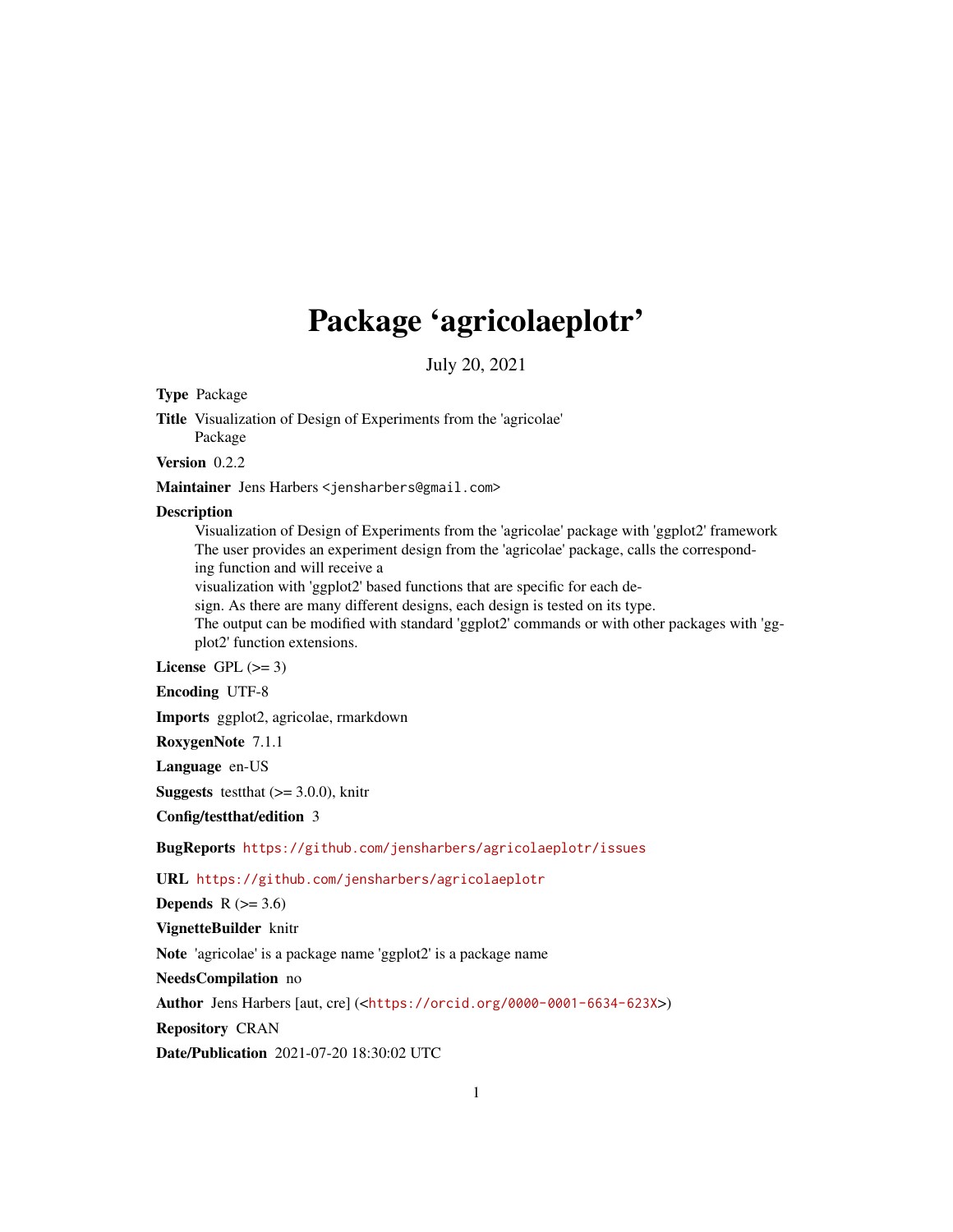# <span id="page-1-0"></span>R topics documented:

|       |                                                                                                                  | $\overline{2}$ |
|-------|------------------------------------------------------------------------------------------------------------------|----------------|
|       |                                                                                                                  | $\overline{4}$ |
|       |                                                                                                                  | 5              |
|       |                                                                                                                  | 6              |
|       | $plot\_design.factorial\_crd \ldots \ldots \ldots \ldots \ldots \ldots \ldots \ldots \ldots \ldots$              | $\overline{7}$ |
|       |                                                                                                                  | 9              |
|       | plot design.factorial rcbd $\ldots \ldots \ldots \ldots \ldots \ldots \ldots \ldots \ldots \ldots \ldots \ldots$ | 10             |
|       |                                                                                                                  | 11             |
|       |                                                                                                                  | 12             |
|       |                                                                                                                  | 14             |
|       |                                                                                                                  | 15             |
|       |                                                                                                                  | 16             |
|       |                                                                                                                  | 17             |
|       |                                                                                                                  | 18             |
|       |                                                                                                                  | 20             |
|       |                                                                                                                  | 21             |
|       |                                                                                                                  | 23             |
|       |                                                                                                                  | 24             |
|       | test input height $\ldots \ldots \ldots \ldots \ldots \ldots \ldots \ldots \ldots \ldots \ldots \ldots \ldots$   | 25             |
|       |                                                                                                                  | 26             |
|       |                                                                                                                  | 26             |
|       |                                                                                                                  | 27             |
|       |                                                                                                                  | 27             |
|       | test input width $\ldots \ldots \ldots \ldots \ldots \ldots \ldots \ldots \ldots \ldots \ldots \ldots \ldots$    | 28             |
|       |                                                                                                                  | 28             |
|       |                                                                                                                  | 29             |
|       |                                                                                                                  | 30             |
|       |                                                                                                                  | 30             |
|       |                                                                                                                  | 31             |
| Index |                                                                                                                  | 32             |

plot\_alpha *Plot Alpha design Experiments*

# Description

Plot a design of an experiment with an alpha design from agricolae design.alpha

# Usage

```
plot_alpha(
 design,
 x = "cols",y = "block",factor_name = "trt",
```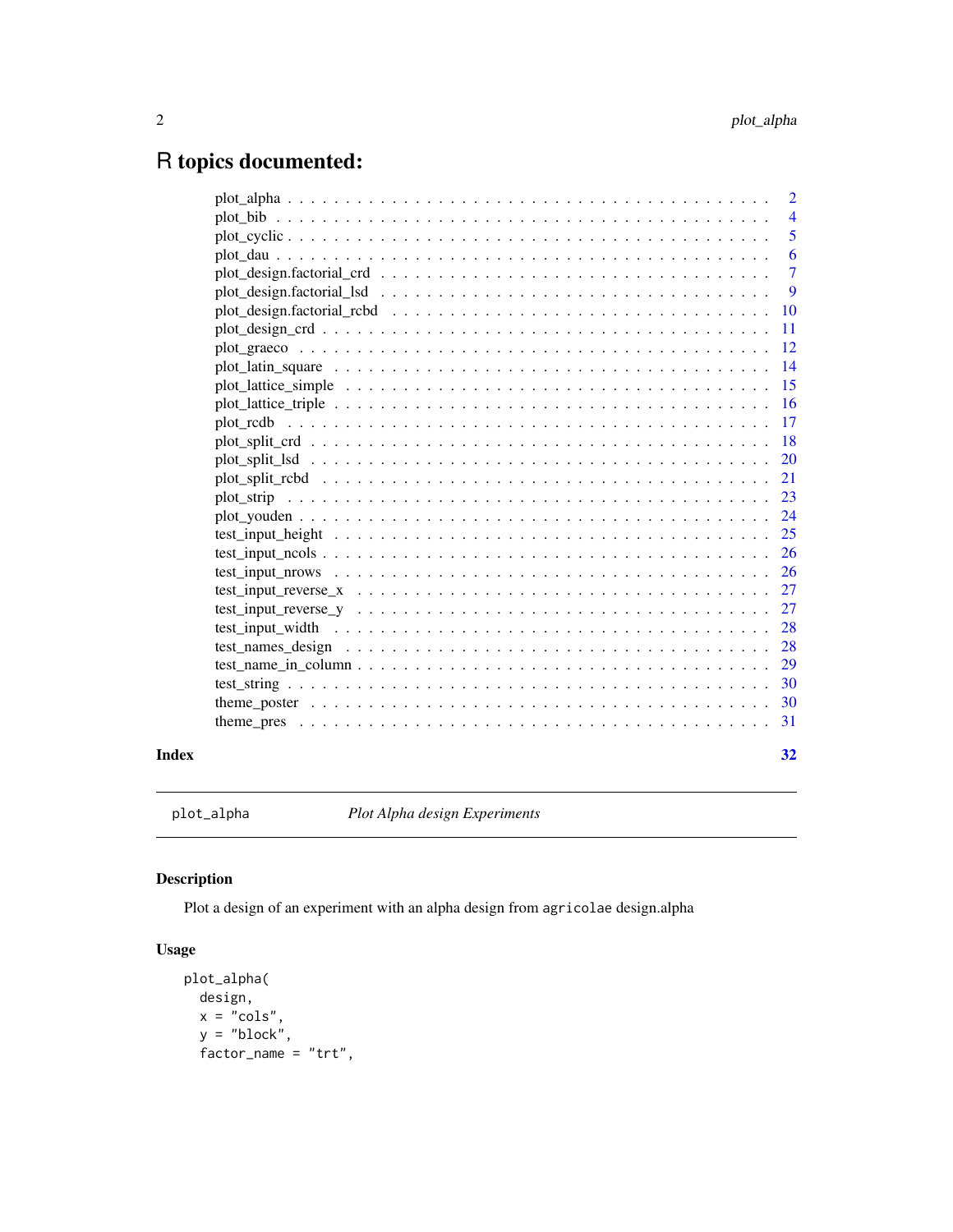# plot\_alpha 3

```
labels = "plots",
  width = 1,
  height = 1,
  space\_width = 0.95,
  space\_height = 0.85,
  reverse_y = FALSE,
  reverse_x = FALSE
\mathcal{L}
```
# Arguments

| design       | outdesign from agricolae package                                                                                                                                                  |
|--------------|-----------------------------------------------------------------------------------------------------------------------------------------------------------------------------------|
| X            | Describes the x coordinates of a experiment design                                                                                                                                |
| У            | Describes the y coordinates of a experiment design                                                                                                                                |
| factor_name  | Which factor should be used for plotting, needs to be a column in outdesign\$book                                                                                                 |
| labels       | Describes the column from that the plots are taken to display them                                                                                                                |
| width        | numeric value, describes the width of a plot in an experiment                                                                                                                     |
| height       | numeric value, describes the height of a plot in an experiment                                                                                                                    |
| space_width  | numeric value, describes the share of the space of the plots. 0=only space, 1=no<br>space between plots in term of width                                                          |
| space_height | numeric value, describes the share of the space of the plots. 0=only space, 1=no<br>space between plots in term of height                                                         |
| reverse_y    | boolean, should the plots of the experiment be changed in reverse order in<br>Row direction? use reverse_y=TRUE to have same sketch as in agricolae. de-<br>fault:reverse_y=FALSE |
| reverse_x    | boolean, should the plots of the experiment be changed in reverse order in col-<br>umn direction? default:reverse_x=FALSE                                                         |

# Value

ggplot graphic that can be modified, if wished

```
library(agricolaeplotr)
library(agricolae)
trt<-1:30
t <- length(trt)
# size block k
k < -3# Blocks s
s<-t/k# replications r
r < -2outdesign<- design.alpha(trt,k,r,serie=2)
plot_alpha(outdesign)
```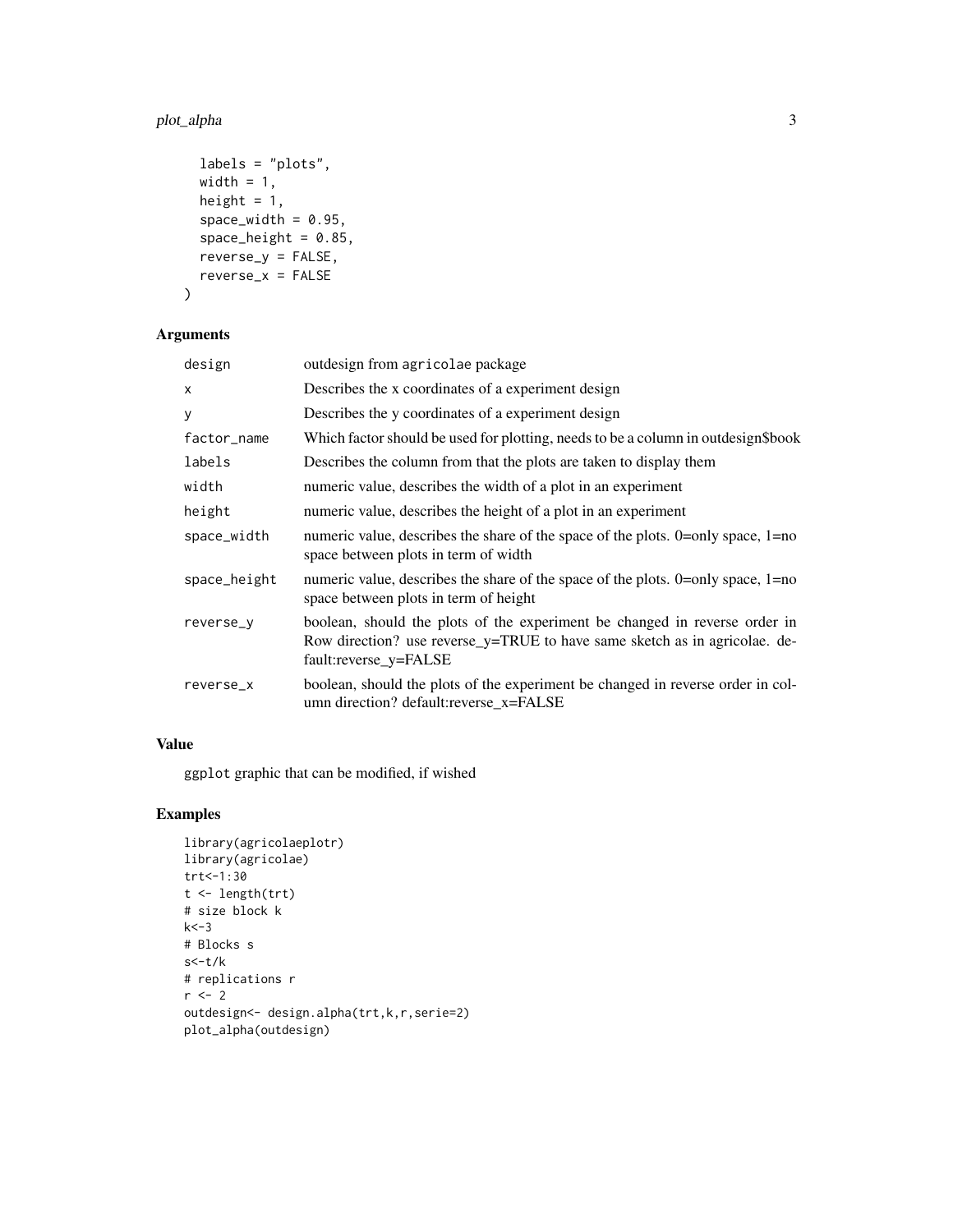<span id="page-3-0"></span>

# Description

Plot a design of an experiment with an Randomized Balanced Incomplete Block Designs (BIB) from design.bib

# Usage

```
plot_bib(
 design,
 y = "block",factor_name = "trt",
  labels = "plots",
 width = 1,
  height = 1,
  space\_width = 0.95,
  space\_height = 0.85,
  reverse_y = FALSE,
  reverse_x = FALSE
\mathcal{L}
```
# Arguments

| design       | outdesign from agricolae package                                                                                                                                                  |
|--------------|-----------------------------------------------------------------------------------------------------------------------------------------------------------------------------------|
| y            | Describes the y coordinates of a experiment design                                                                                                                                |
| factor_name  | Which factor should be used for plotting, needs to be a column in outdesign\$book                                                                                                 |
| labels       | Describes the column from that the plots are taken to display them                                                                                                                |
| width        | numeric value, describes the width of a plot in an experiment                                                                                                                     |
| height       | numeric value, describes the height of a plot in an experiment                                                                                                                    |
| space_width  | numeric value, describes the share of the space of the plots. 0=only space, 1=no<br>space between plots in term of width                                                          |
| space_height | numeric value, describes the share of the space of the plots. 0=only space, 1=no<br>space between plots in term of height                                                         |
| reverse_y    | boolean, should the plots of the experiment be changed in reverse order in<br>Row direction? use reverse_y=TRUE to have same sketch as in agricolae. de-<br>fault:reverse_y=FALSE |
| reverse_x    | boolean, should the plots of the experiment be changed in reverse order in col-<br>umn direction? default:reverse_x=FALSE                                                         |

# Value

ggplot graphic that can be modified, if wished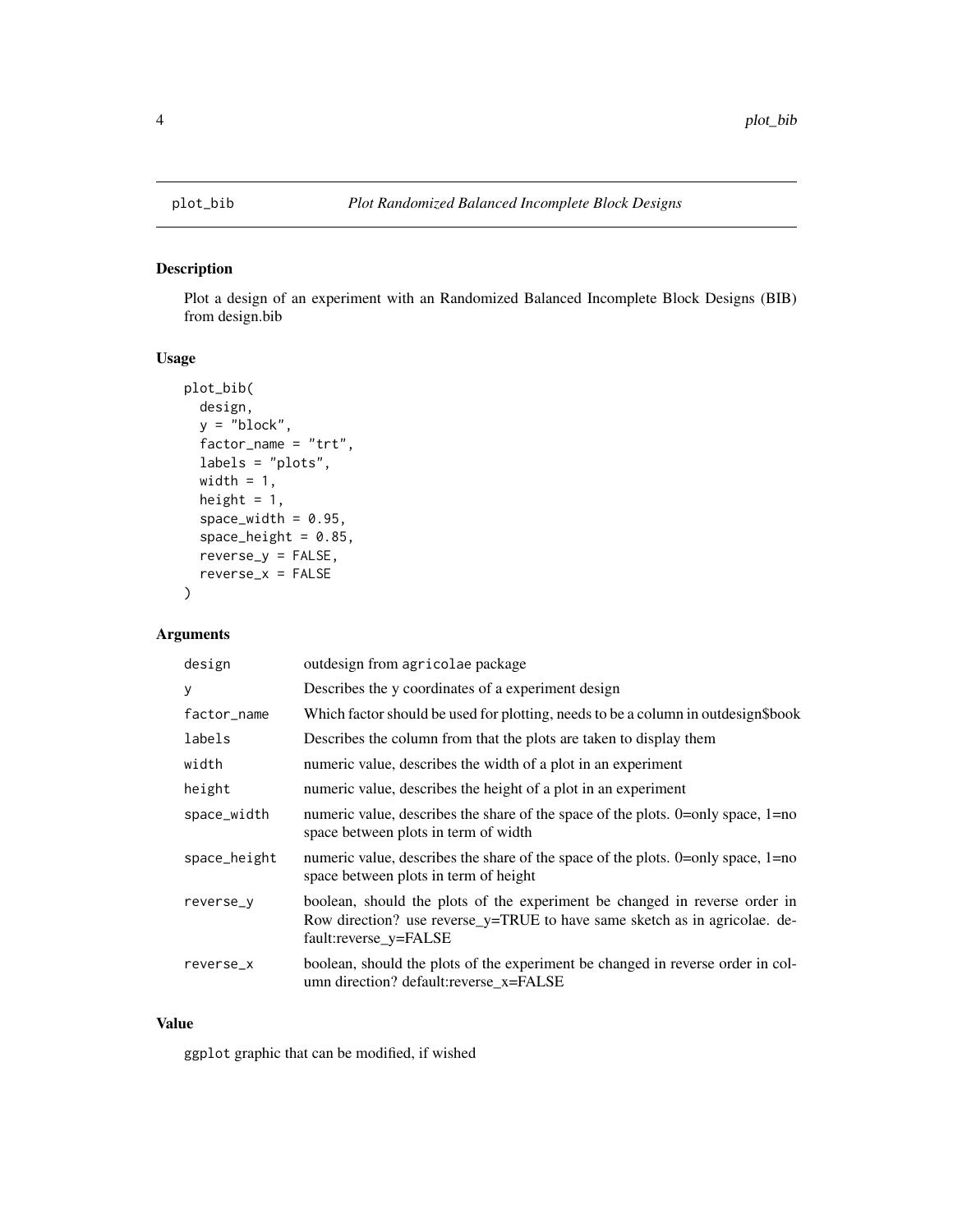# <span id="page-4-0"></span>plot\_cyclic 5

# Examples

```
library(agricolaeplotr)
library(agricolae)
trt<-c('A','B','C','D')
k < -3outdesign<-design.bib(trt,k,serie=2,seed =41,kinds ='Super-Duper') # seed = 41
plot_bib(outdesign)
#now let us change position of the columns
plot_bib(outdesign,reverse_x = TRUE)
```
plot\_cyclic *Plot Cyclic Design*

#### Description

Plot a design of an experiment with an cyclic design from agricolae design.cyclic

# Usage

```
plot_cyclic(
  design,
 y = "block",factor_name = "trt",labels = "plots",width = 1,
 height = 1,
  space\_width = 0.95,
  space\_height = 0.85,
 reverse_y = FALSE,
  reverse_x = FALSE
)
```

| design       | outdesign from agricolae package                                                                                                |
|--------------|---------------------------------------------------------------------------------------------------------------------------------|
| y            | Describes the y coordinates of a experiment design                                                                              |
| factor_name  | Which factor should be used for plotting, needs to be a column in outdesign\$book                                               |
| labels       | Describes the column from that the plots are taken to display them                                                              |
| width        | numeric value, describes the width of a plot in an experiment                                                                   |
| height       | numeric value, describes the height of a plot in an experiment                                                                  |
| space_width  | numeric value, describes the share of the space of the plots. $0=$ only space, $1=$ no<br>space between plots in term of width  |
| space_height | numeric value, describes the share of the space of the plots. $0=$ only space, $1=$ no<br>space between plots in term of height |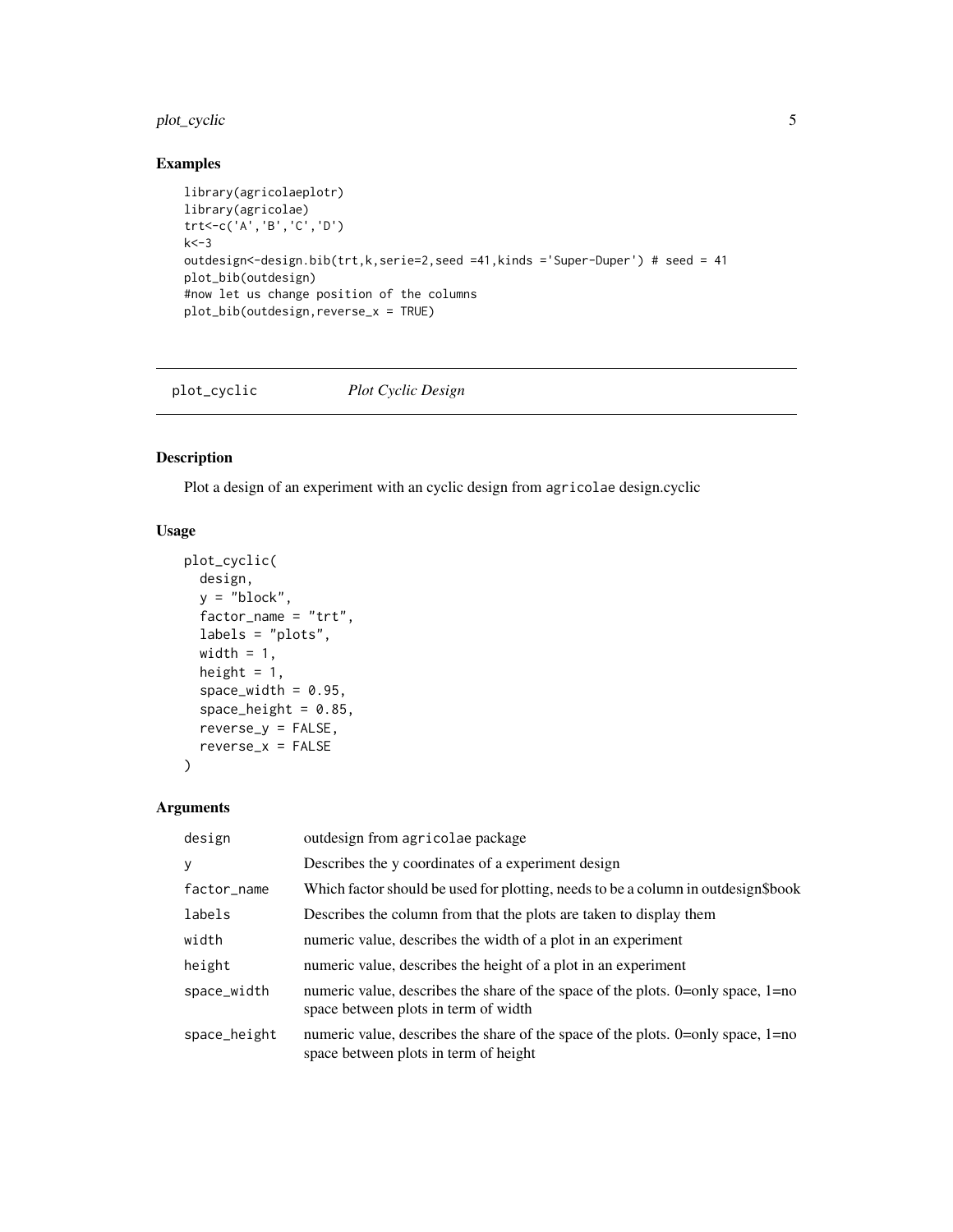<span id="page-5-0"></span>

| reverse_v | boolean, should the plots of the experiment be changed in reverse order in                                                 |
|-----------|----------------------------------------------------------------------------------------------------------------------------|
|           | Row direction? use reverse $v=TRUE$ to have same sketch as in agricolae. de-                                               |
|           | fault:reverse_y=FALSE                                                                                                      |
| reverse x | boolean, should the plots of the experiment be changed in reverse order in col-<br>umn direction? default: reverse x=FALSE |

ggplot graphic that can be modified, if wished

#### Examples

```
library(agricolaeplotr)
library(agricolae)
k \leq -2r <- 6trt <-c('CIP-101','CIP-201','CIP-301','CIP-401','CIP-501',LETTERS[1:2])
outdesign<- design.cyclic(trt,k=k, r=r, serie=3, rowcol=TRUE)
plot_cyclic(outdesign, factor_name = 'trt')
```
plot\_dau *Plot Design of Augmented Blocks (dau)*

#### Description

Plot a design of an experiment with an augmented block design from agricolae design.dau

#### Usage

```
plot_dau(
  design,
  y = "block",factor_name = "trt",
  labels = "plots",
  width = 1,
 height = 1,
  space\_width = 0.95,
  space\_height = 0.85,
  reverse_y = FALSE,
  reverse_x = FALSE
)
```

| design      | outdesign from agricolae package                                                  |
|-------------|-----------------------------------------------------------------------------------|
|             | Describes the y coordinates of a experiment design                                |
| factor name | Which factor should be used for plotting, needs to be a column in outdesign\$book |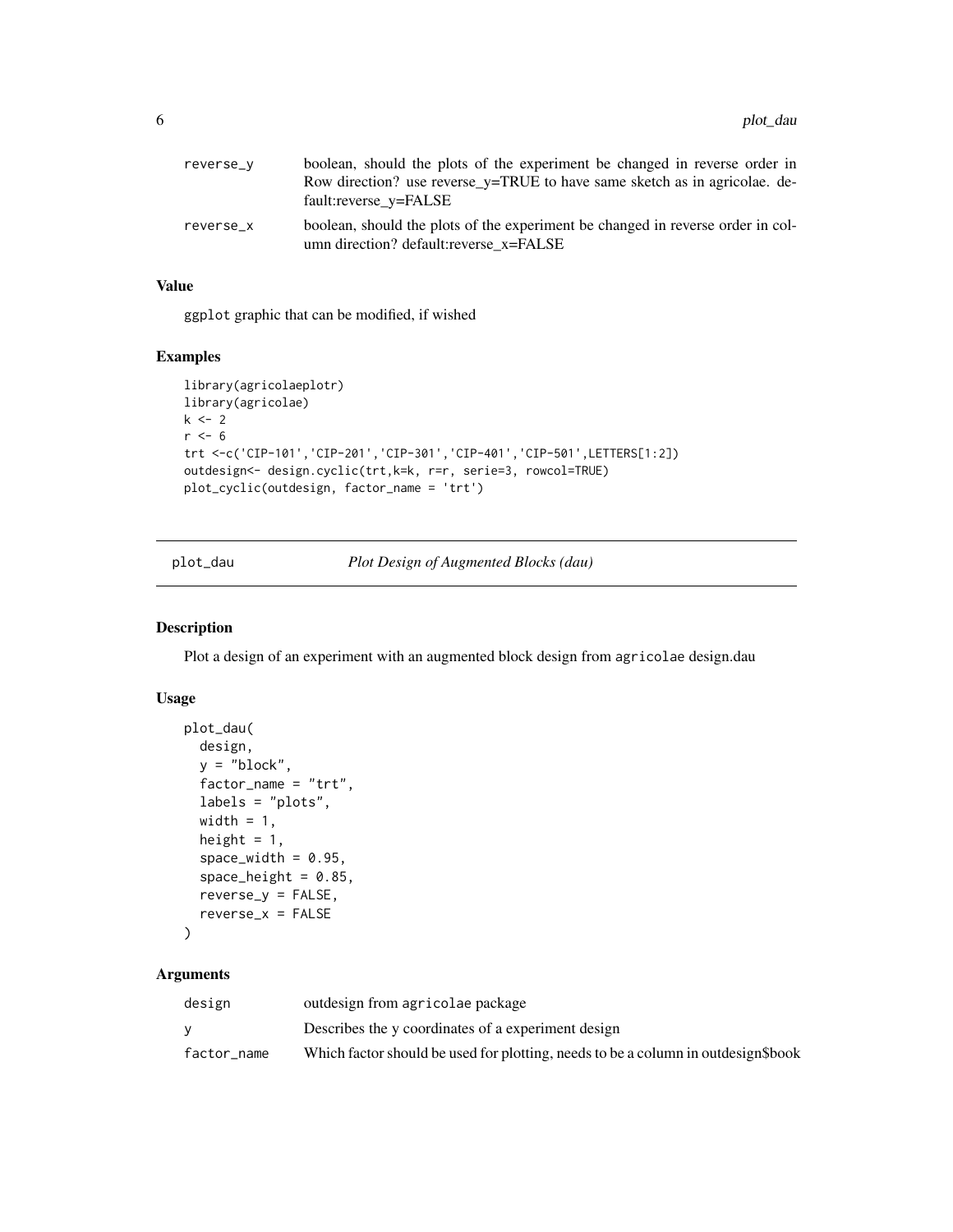<span id="page-6-0"></span>

| labels       | Describes the column from that the plots are taken to display them                                                                                                                |
|--------------|-----------------------------------------------------------------------------------------------------------------------------------------------------------------------------------|
| width        | numeric value, describes the width of a plot in an experiment                                                                                                                     |
| height       | numeric value, describes the height of a plot in an experiment                                                                                                                    |
| space_width  | numeric value, describes the share of the space of the plots. 0=only space, 1=no<br>space between plots in term of width                                                          |
| space_height | numeric value, describes the share of the space of the plots. $0=$ only space, $1=$ no<br>space between plots in term of height                                                   |
| reverse_v    | boolean, should the plots of the experiment be changed in reverse order in<br>Row direction? use reverse_y=TRUE to have same sketch as in agricolae. de-<br>fault:reverse_y=FALSE |
| reverse_x    | boolean, should the plots of the experiment be changed in reverse order in col-<br>umn direction? default:reverse_x=FALSE                                                         |

ggplot graphic that can be modified, if wished

# Examples

```
library(agricolaeplotr)
library(agricolae)
T1<-c('A','B','C','D','E','F')
T2<-letters[19:26]
outdesign <-design.dau(T1,T2, r=5,serie=2)
plot_dau(outdesign)
plot_dau(outdesign,reverse_y = TRUE)
```
plot\_design.factorial\_crd *Plot Factorial Complete Randomized Designs (crd)*

# Description

Plot a design of a factorial experiment with completely randomized design (crd) from design.ab

# Usage

```
plot_design.factorial_crd(
  design,
  ncols,
  nrows,
  y = "row",factor_name = "A",labels = "plots",
  width = 1,
  height = 1,
```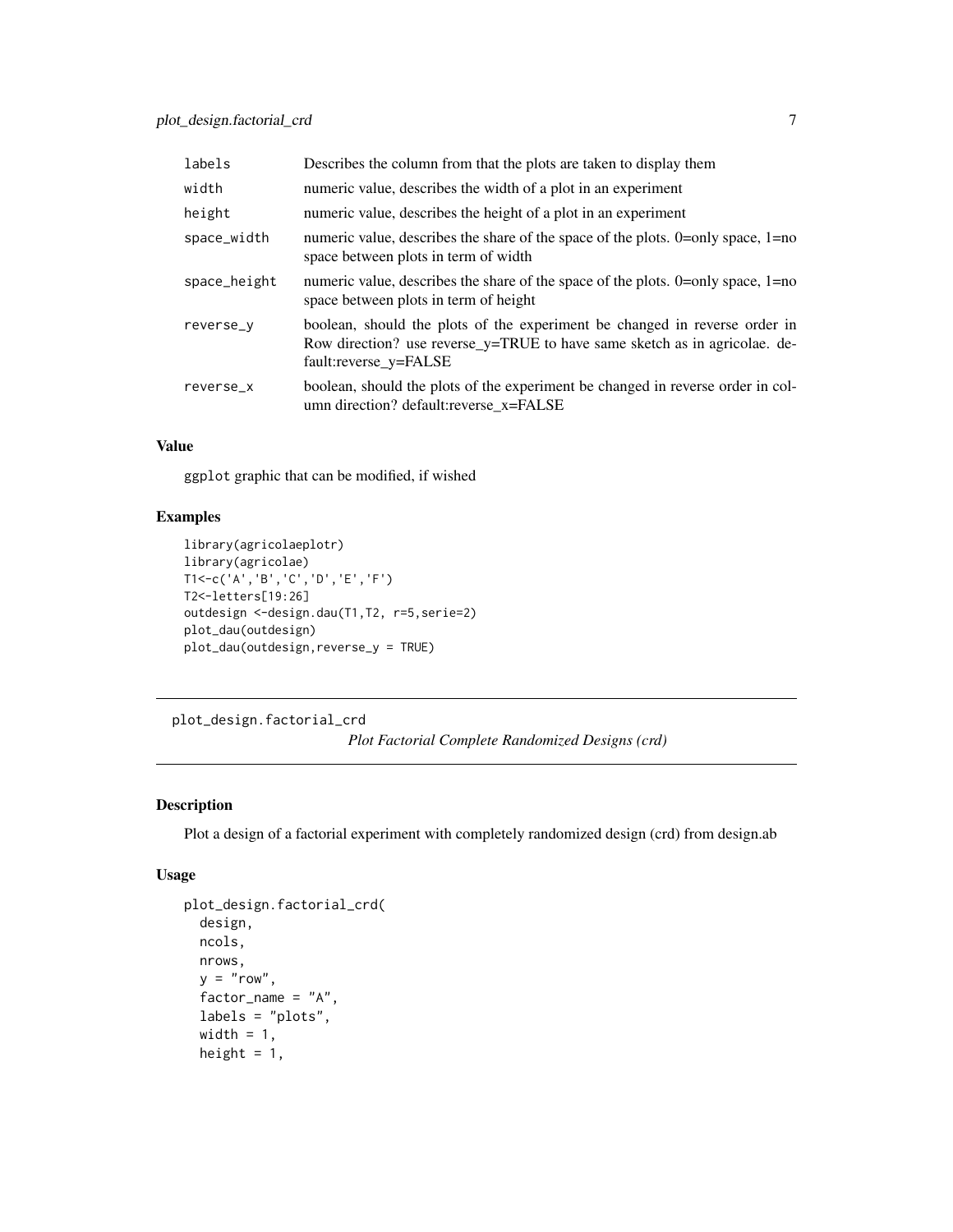```
space\_width = 0.95,
  space\_height = 0.85,
 reverse_y = FALSE,
 reverse_x = FALSE
)
```
# Arguments

| design       | outdesign from agricolae package                                                                                                                                                  |
|--------------|-----------------------------------------------------------------------------------------------------------------------------------------------------------------------------------|
| ncols        | integer value, choose the number of columns to which the experiment should be<br>plotted                                                                                          |
| nrows        | integer value, choose the number of rows to which the experiment should be<br>plotted                                                                                             |
| y            | Describes the y coordinates of a experiment design, default is row                                                                                                                |
| factor_name  | Which factor should be used for plotting, needs to be a column in outdesign\$book                                                                                                 |
| labels       | string indicates the column of which the labels should be displayed                                                                                                               |
| width        | numeric value, describes the width of a plot in an experiment                                                                                                                     |
| height       | numeric value, describes the height of a plot in an experiment                                                                                                                    |
| space_width  | numeric value, describes the share of the space of the plots. 0=only space, 1=no<br>space between plots in term of width                                                          |
| space_height | numeric value, describes the share of the space of the plots. 0=only space, 1=no<br>space between plots in term of height                                                         |
| reverse_y    | boolean, should the plots of the experiment be changed in reverse order in<br>Row direction? use reverse_y=TRUE to have same sketch as in agricolae. de-<br>fault:reverse_y=FALSE |
| reverse_x    | boolean, should the plots of the experiment be changed in reverse order in col-<br>umn direction? default:reverse_x=FALSE                                                         |

# Value

ggplot graphic that can be modified, if wished

```
library(agricolaeplotr)
library(agricolae)
trt<-c(3,2) # factorial 3x2outdesign <- design.ab(trt, r=3, serie=2,design = 'crd')
plot_design.factorial_crd(outdesign,ncols = 8,nrows = 6)
plot_design.factorial_crd(outdesign,reverse_y = TRUE,ncols = 8,nrows = 6)
plot_design.factorial_crd(outdesign,reverse_y = TRUE,reverse_x = TRUE,ncols = 8,nrows = 6)
```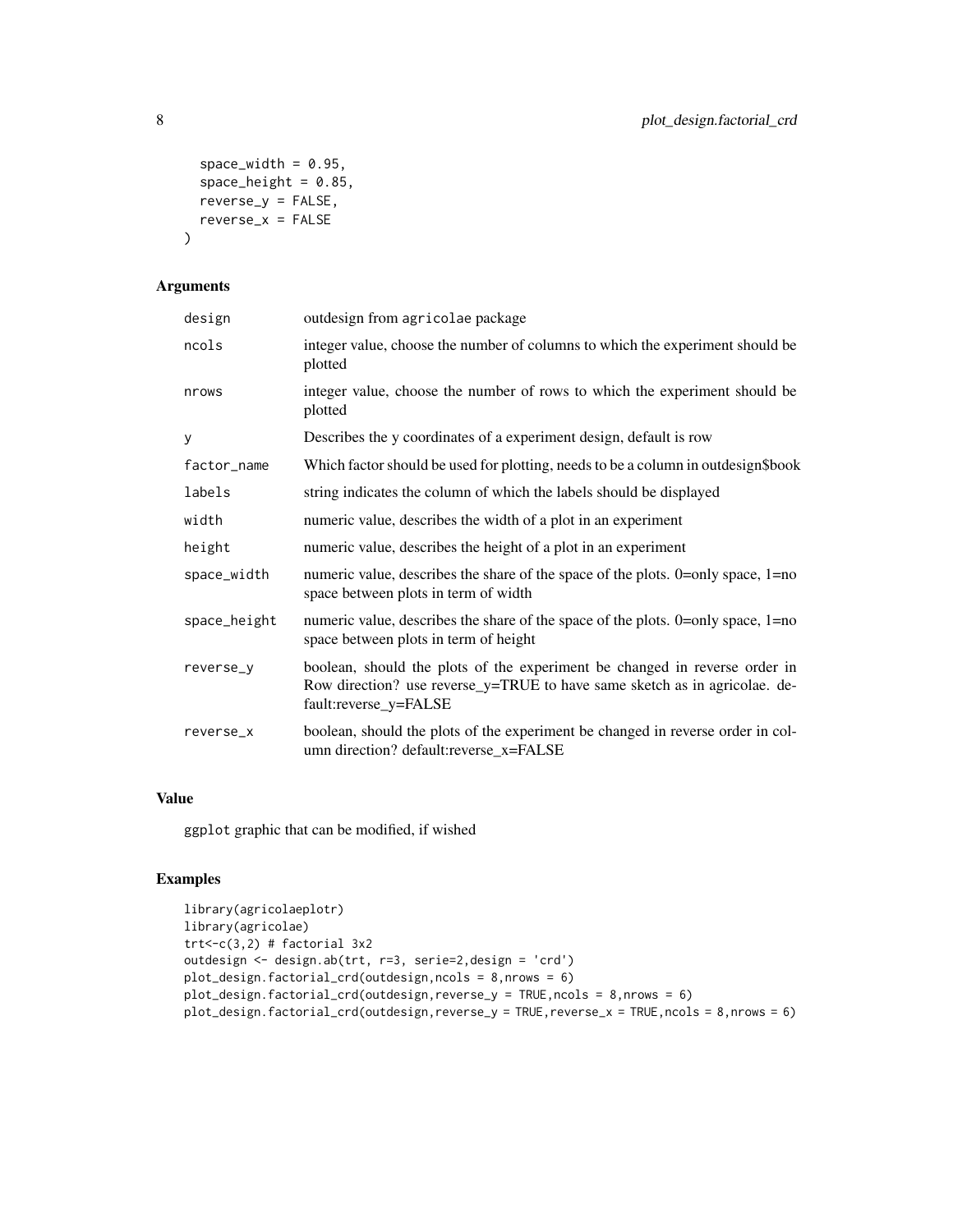<span id="page-8-0"></span>plot\_design.factorial\_lsd

*Plot Factorial Latin Square Designs (lsd)*

# Description

Plot a design of a factorial experiment with latin square design (lsd) design from agricolae design.ab

#### Usage

```
plot_design.factorial_lsd(
 design,
 x = "col",y = "row",factor_name = "A",
 labels = "plots",
 width = 1,
 height = 1,
 space\_width = 0.95,
  space\_height = 0.85,
 reverse_y = FALSE,
 reverse_x = FALSE)
```

| design       | outdesign from agricolae package                                                                                                                                                   |
|--------------|------------------------------------------------------------------------------------------------------------------------------------------------------------------------------------|
| $\mathsf{x}$ | Describes the x coordinates of a experiment design                                                                                                                                 |
| y            | Describes the y coordinates of a experiment design                                                                                                                                 |
| factor_name  | Which factor should be used for plotting, needs to be a column in outdesign\$book                                                                                                  |
| labels       | Describes the column from that the plots are taken to display them                                                                                                                 |
| width        | numeric value, describes the width of a plot in an experiment                                                                                                                      |
| height       | numeric value, describes the height of a plot in an experiment                                                                                                                     |
| space_width  | numeric value, describes the share of the space of the plots. 0=only space, 1=no<br>space between plots in term of width                                                           |
| space_height | numeric value, describes the share of the space of the plots. 0=only space, 1=no<br>space between plots in term of height                                                          |
| reverse_y    | boolean, should the plots of the experiment be changed in reverse order in<br>Row direction? use reverse_y=TRUE to have same sketch as in agricolae. de-<br>fault: reverse y=FALSE |
| reverse_x    | boolean, should the plots of the experiment be changed in reverse order in col-<br>umn direction? default: reverse x=FALSE                                                         |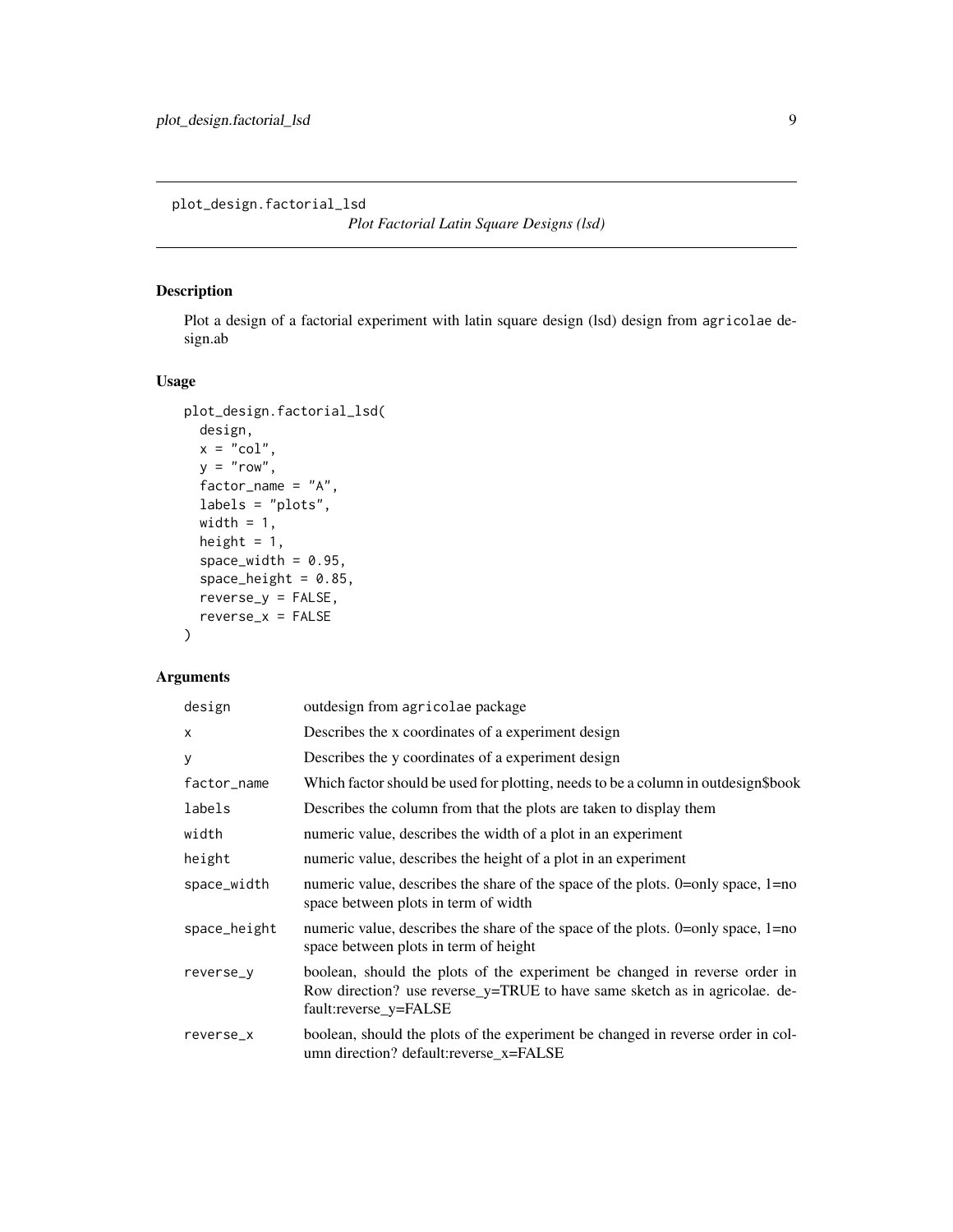ggplot graphic that can be modified, if wished

#### Examples

```
library(agricolaeplotr)
library(agricolae)
trt<-c(3,2) # factorial 3x2outdesign <-design.ab(trt, r=3, serie=2,design = 'lsd')
plot_design.factorial_lsd(outdesign,factor_name = 'B',reverse_x = TRUE)
```
plot\_design.factorial\_rcbd

*Plot Factorial Designs with rcbd Design*

# Description

Plot a design of a factorial experiment with randomized complete block design (rcbd) from design.ab

#### Usage

```
plot_design.factorial_rcbd(
  design,
  y = "row",factor_name = "A",width = 1,
  height = 1,
  space\_width = 0.95,
  space\_height = 0.85,
  reverse_x = FALSE,
  reverse_y = FALSE
\lambda
```

| design       | outdesign from agricolae package                                                                                          |
|--------------|---------------------------------------------------------------------------------------------------------------------------|
| y            | Describes the y coordinates of a experiment design                                                                        |
| factor_name  | Which factor should be used for plotting, needs to be a column in outdesign\$book                                         |
| width        | numeric value, describes the width of a plot in an experiment                                                             |
| height       | numeric value, describes the height of a plot in an experiment                                                            |
| space_width  | numeric value, describes the share of the space of the plots. 0=only space, 1=no<br>space between plots in term of width  |
| space_height | numeric value, describes the share of the space of the plots. 0=only space, 1=no<br>space between plots in term of height |

<span id="page-9-0"></span>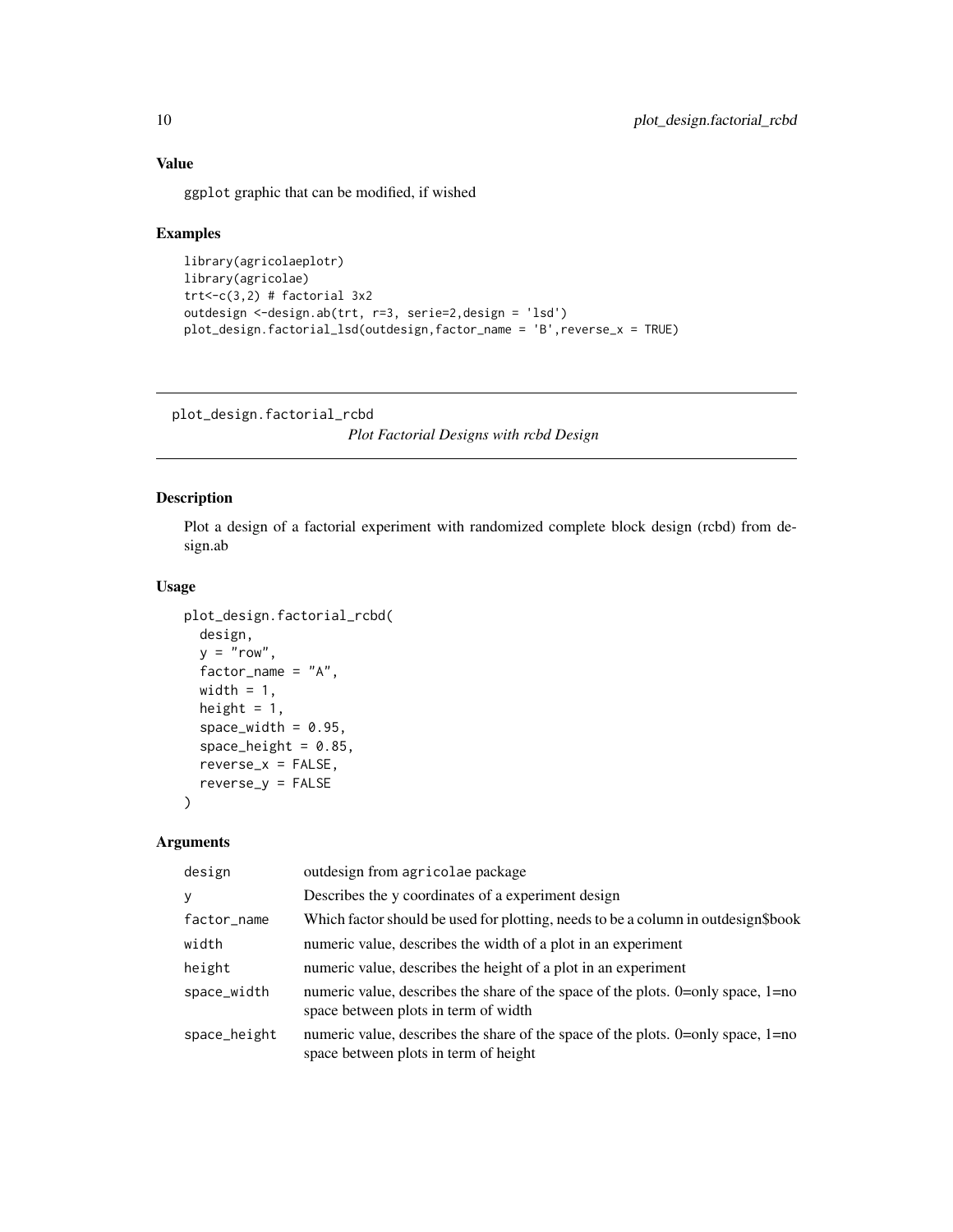<span id="page-10-0"></span>

| reverse x | boolean, should the plots of the experiment be changed in reverse order in col-<br>umn direction? default: reverse x=FALSE                                                          |
|-----------|-------------------------------------------------------------------------------------------------------------------------------------------------------------------------------------|
| reverse_v | boolean, should the plots of the experiment be changed in reverse order in<br>Row direction? use reverse $y=TRUE$ to have same sketch as in agricolae. de-<br>fault:reverse_y=FALSE |

ggplot graphic that can be modified, if wished

#### Examples

```
library(agricolaeplotr)
library(agricolae)
trt < -c(2, 4)k=6outdesign<-design.ab(trt, r=k, serie=3,design='rcbd')
plot_design.factorial_rcbd(design=outdesign,factor_name = 'B')
plot_design.factorial_rcbd(outdesign,reverse_y = TRUE,reverse_x = TRUE)
```
plot\_design\_crd *Plot Complete Randomized Design*

# Description

Plot a design of a factorial experiment with randomized complete block design from agricolae design.ab

#### Usage

```
plot_design_crd(
 design,
 ncols,
 nrows,
 y = "row",factor_name = "trt",
  labels = "plots",
 width = 1,
 height = 1,
  space\_width = 0.95,
  space\_height = 0.85,
 reverse_y = FALSE,
  reverse_x = FALSE
)
```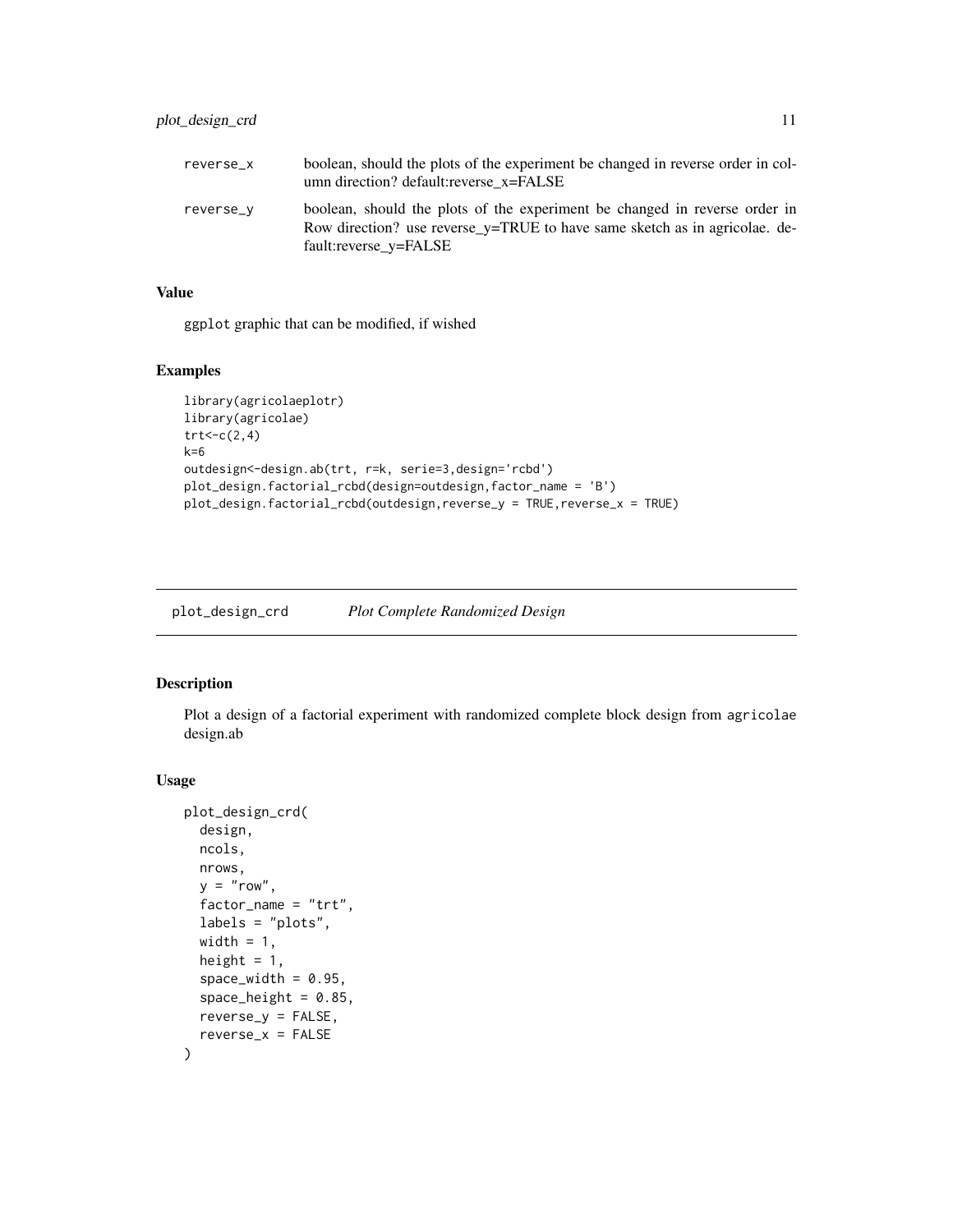# <span id="page-11-0"></span>Arguments

| design       | outdesign from agricolae package                                                                                                                                                  |
|--------------|-----------------------------------------------------------------------------------------------------------------------------------------------------------------------------------|
| ncols        | integer value, choose the number of columns to which the experiment should be<br>plotted                                                                                          |
| nrows        | integer value, choose the number of rows to which the experiment should be<br>plotted                                                                                             |
| У            | Describes the y coordinates of a experiment design, default is row                                                                                                                |
| factor_name  | Which factor should be used for plotting, needs to be a column in outdesign\$book                                                                                                 |
| labels       | Describes the column from that the plots are taken to display them                                                                                                                |
| width        | numeric value, describes the width of a plot in an experiment                                                                                                                     |
| height       | numeric value, describes the height of a plot in an experiment                                                                                                                    |
| space_width  | numeric value, describes the share of the space of the plots. 0=only space, 1=no<br>space between plots in term of width                                                          |
| space_height | numeric value, describes the share of the space of the plots. 0=only space, 1=no<br>space between plots in term of height                                                         |
| reverse_y    | boolean, should the plots of the experiment be changed in reverse order in<br>Row direction? use reverse_y=TRUE to have same sketch as in agricolae. de-<br>fault:reverse_y=FALSE |
| reverse_x    | boolean, should the plots of the experiment be changed in reverse order in col-<br>umn direction? default:reverse_x=FALSE                                                         |

#### Value

ggplot graphic that can be modified, if wished

# Examples

```
library(agricolaeplotr)
library(agricolae)
trt = c(2,3,4,5,6)outdesign1 <-design.crd(trt,r=5,serie=2,2543,'Mersenne-Twister')
plot_design_crd(outdesign1,ncols = 13,nrows = 3)
```
plot\_graeco *Plot Graeco Latin Square Design*

# Description

Plot a design of an experiment with an Graeco - latin square design from agricolae design.graeco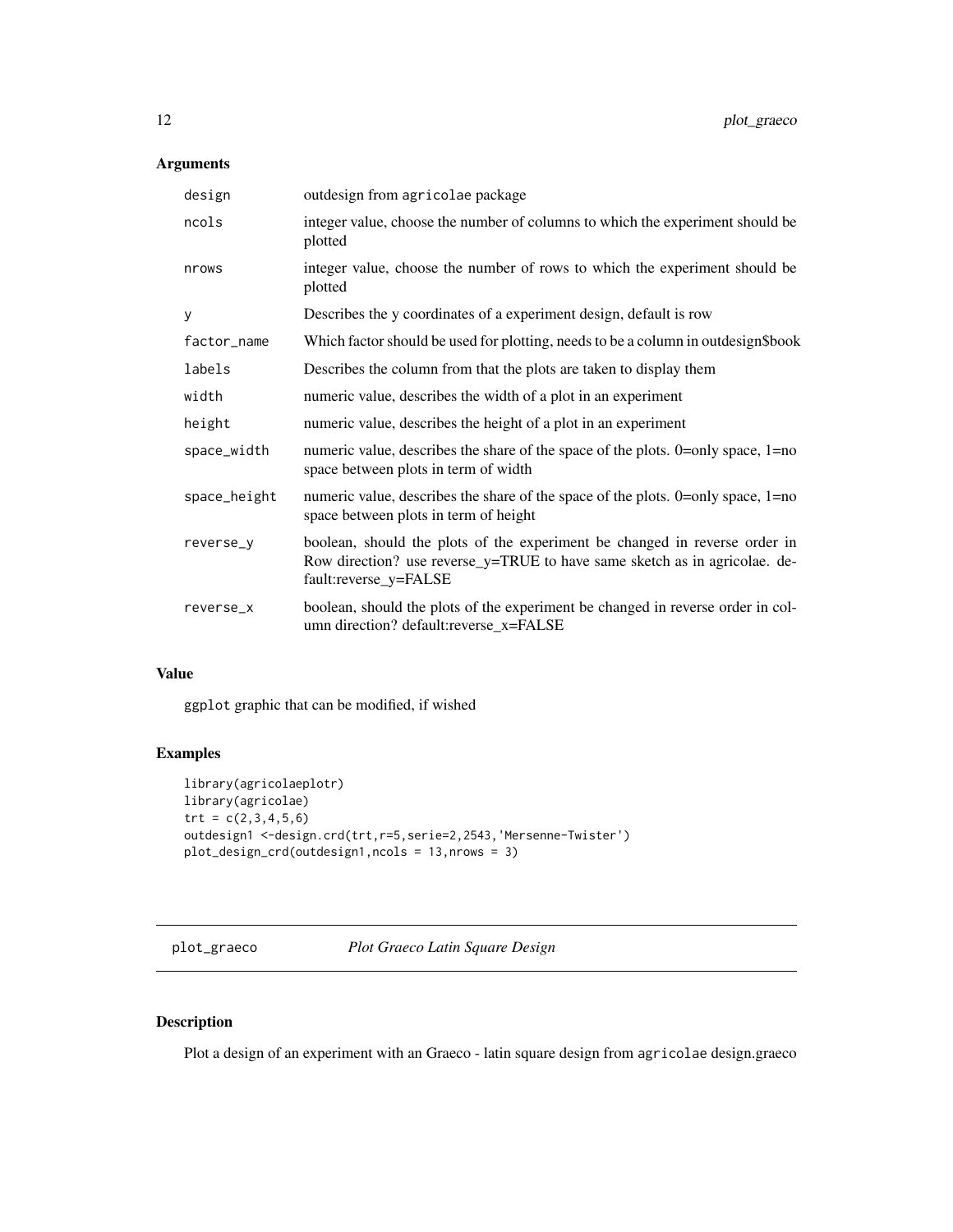# plot\_graeco 13

# Usage

```
plot_graeco(
 design,
  x = "col",y = "row",factor_name = "T1",
  labels = "plots",
 width = 1,
 height = 1,
  space\_width = 0.95,
  space\_height = 0.85,
  reverse_y = FALSE,
  reverse_x = FALSE
)
```
# Arguments

| design       | outdesign from agricolae package                                                                                                                                                  |
|--------------|-----------------------------------------------------------------------------------------------------------------------------------------------------------------------------------|
| X            | Describes the x coordinates of a experiment design                                                                                                                                |
| y            | Describes the y coordinates of a experiment design                                                                                                                                |
| factor_name  | Which factor should be used for plotting, needs to be a column in outdesign\$book                                                                                                 |
| labels       | Describes the column from that the plots are taken to display them                                                                                                                |
| width        | numeric value, describes the width of a plot in an experiment                                                                                                                     |
| height       | numeric value, describes the height of a plot in an experiment                                                                                                                    |
| space_width  | numeric value, describes the share of the space of the plots. 0=only space, 1=no<br>space between plots in term of width                                                          |
| space_height | numeric value, describes the share of the space of the plots. 0=only space, 1=no<br>space between plots in term of height                                                         |
| reverse_y    | boolean, should the plots of the experiment be changed in reverse order in<br>Row direction? use reverse_y=TRUE to have same sketch as in agricolae. de-<br>fault:reverse_y=FALSE |
| reverse_x    | boolean, should the plots of the experiment be changed in reverse order in col-<br>umn direction? default:reverse_x=FALSE                                                         |

# Value

ggplot graphic that can be modified, if wished

```
library(agricolaeplotr)
library(agricolae)
T1<-c('a','b','c','d')
T2<-c('v','w','x','y','z','zz')
outdesign <- design.graeco(trt1=T1, trt2=T2, serie = 2,
seed = 0, kinds = 'Super-Duper',randomization=TRUE)
```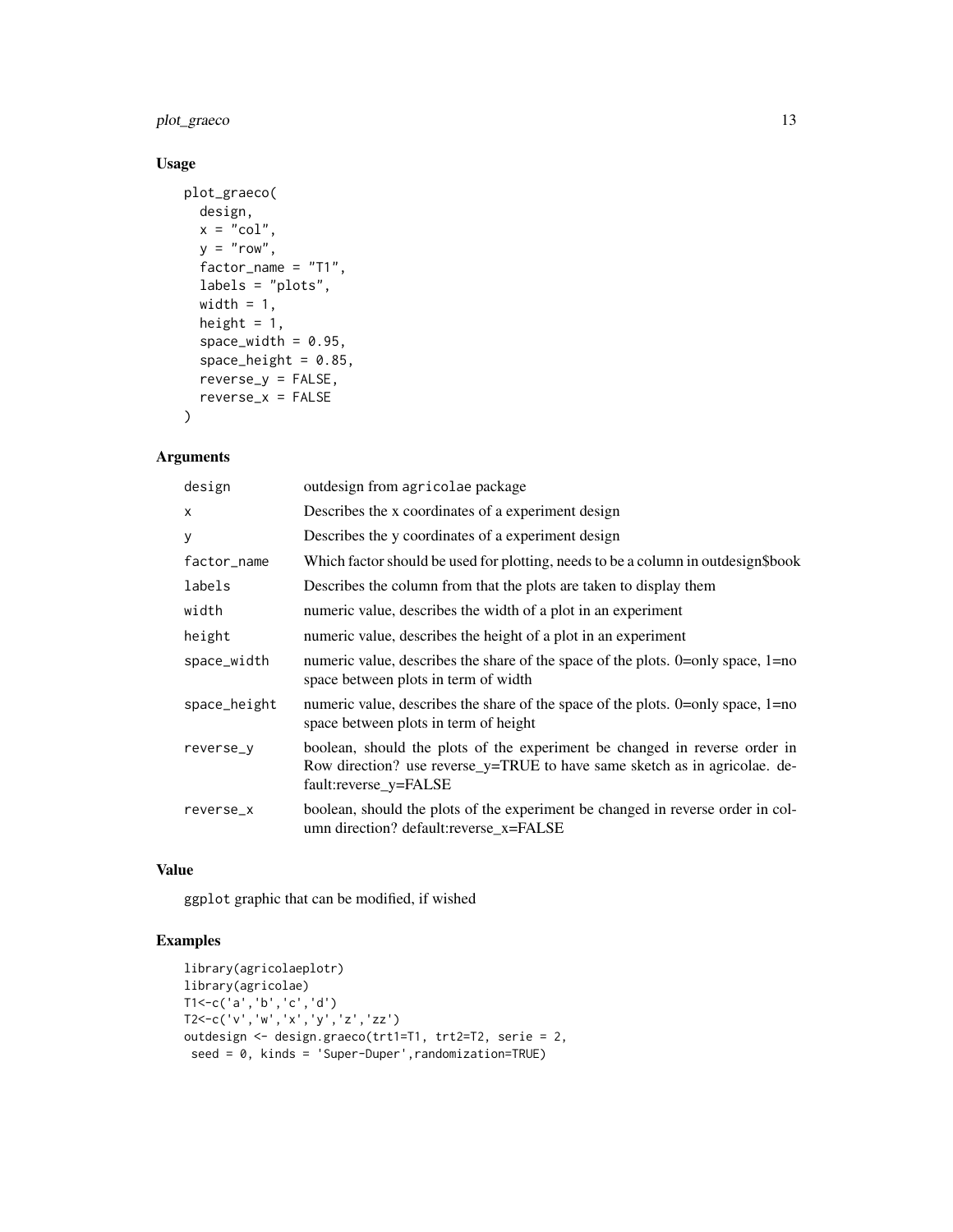```
plot_graeco(outdesign, factor_name = 'T2',reverse_y = TRUE)
plot_graeco(outdesign, factor_name = 'T2',reverse_x = TRUE)
```
plot\_latin\_square *Plot Latin Square Design*

#### Description

Plot a design of a factorial experiment with a latin square design from agricolae design.lsd

#### Usage

```
plot_latin_square(
 design,
 x = "col",y = "row",factor_name = "trt",
  labels = "plots",
 width = 1,
 height = 1,
  space\_width = 0.95,
  space_height = 0.85,
  reverse_y = FALSE,
  reverse_x = FALSE
\mathcal{L}
```

| design       | outdesign from agricolae package                                                                                                                                                  |
|--------------|-----------------------------------------------------------------------------------------------------------------------------------------------------------------------------------|
| X            | Describes the x coordinates of a experiment design                                                                                                                                |
| y            | Describes the y coordinates of a experiment design                                                                                                                                |
| factor_name  | Which factor should be used for plotting, needs to be a column in outdesign\$book                                                                                                 |
| labels       | Describes the column from that the plots are taken to display them                                                                                                                |
| width        | numeric value, describes the width of a plot in an experiment                                                                                                                     |
| height       | numeric value, describes the height of a plot in an experiment                                                                                                                    |
| space_width  | numeric value, describes the share of the space of the plots. 0=only space, 1=no<br>space between plots in term of width                                                          |
| space_height | numeric value, describes the share of the space of the plots. 0=only space, 1=no<br>space between plots in term of height                                                         |
| reverse_y    | boolean, should the plots of the experiment be changed in reverse order in<br>Row direction? use reverse_y=TRUE to have same sketch as in agricolae. de-<br>fault:reverse_y=FALSE |
| reverse_x    | boolean, should the plots of the experiment be changed in reverse order in col-<br>umn direction? default: reverse x=FALSE                                                        |

<span id="page-13-0"></span>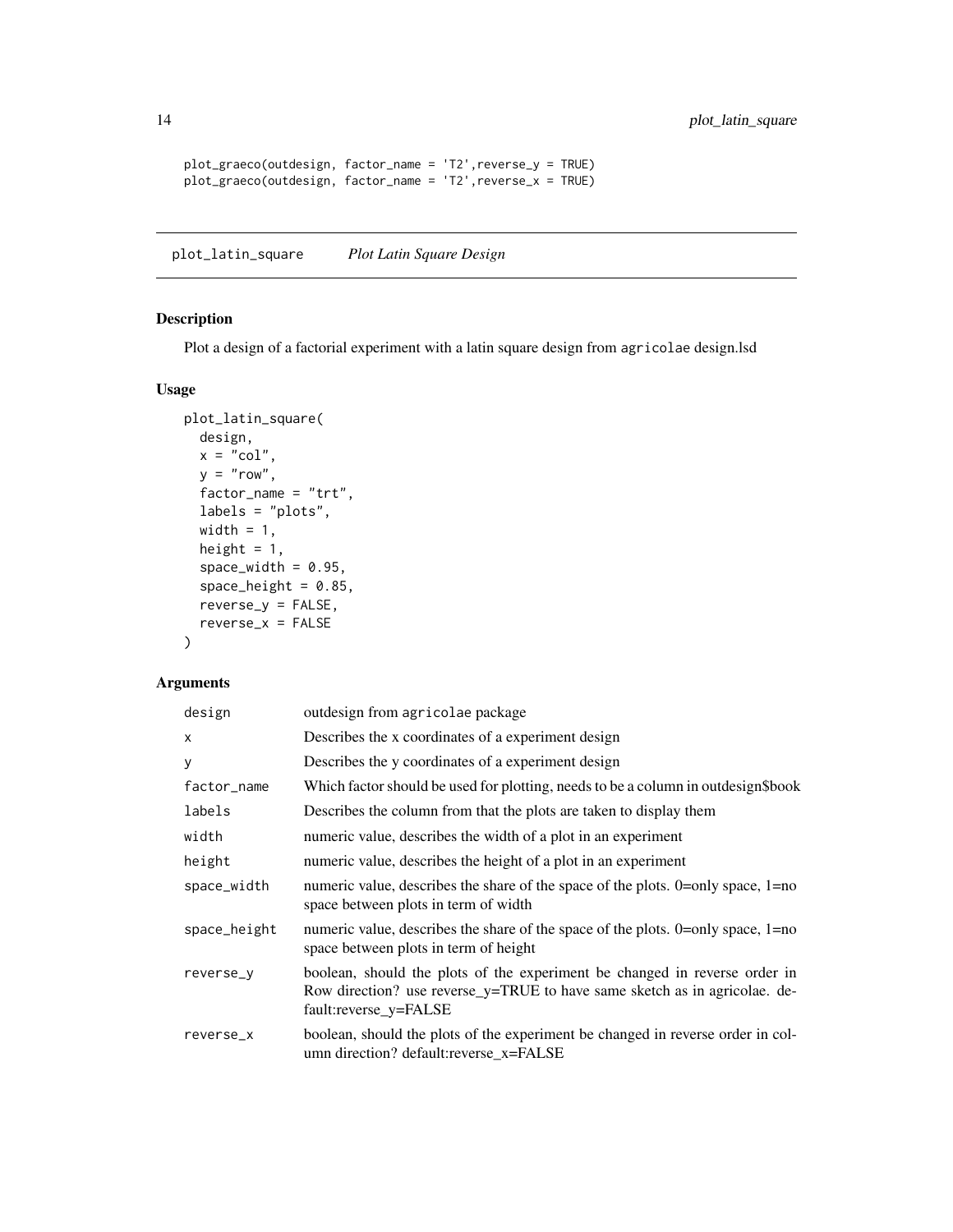<span id="page-14-0"></span>plot\_lattice\_simple 15

# Value

ggplot graphic that can be modified, if wished

### Examples

```
library(agricolaeplotr)
library(agricolae)
trt<-LETTERS[1:9]
outdesign<- design.lsd(trt,serie=2)
plot_latin_square(outdesign, reverse_y = TRUE)
```
plot\_lattice\_simple *Plot Simple Lattice Design*

#### Description

Plot a design of a factorial experiment with a lattice design from agricolae design. lattice with  $r=2$ 

# Usage

```
plot_lattice_simple(
  design,
  y = "block",
  factor_name = "trt",labels = "plots",
 width = 1,
  height = 1,
  space\_width = 0.95,
  space\_height = 0.85,
  reverse_y = FALSE,
  reverse_x = FALSE
\lambda
```

| design       | outdesign from agricolae package                                                                                                |
|--------------|---------------------------------------------------------------------------------------------------------------------------------|
| y            | Describes the y coordinates of a experiment design                                                                              |
| factor_name  | Which factor should be used for plotting, needs to be a column in outdesign\$book                                               |
| labels       | Describes the column from that the plots are taken to display them                                                              |
| width        | numeric value, describes the width of a plot in an experiment                                                                   |
| height       | numeric value, describes the height of a plot in an experiment                                                                  |
| space_width  | numeric value, describes the share of the space of the plots. $0=$ only space, $1=$ no<br>space between plots in term of width  |
| space_height | numeric value, describes the share of the space of the plots. $0=$ only space, $1=$ no<br>space between plots in term of height |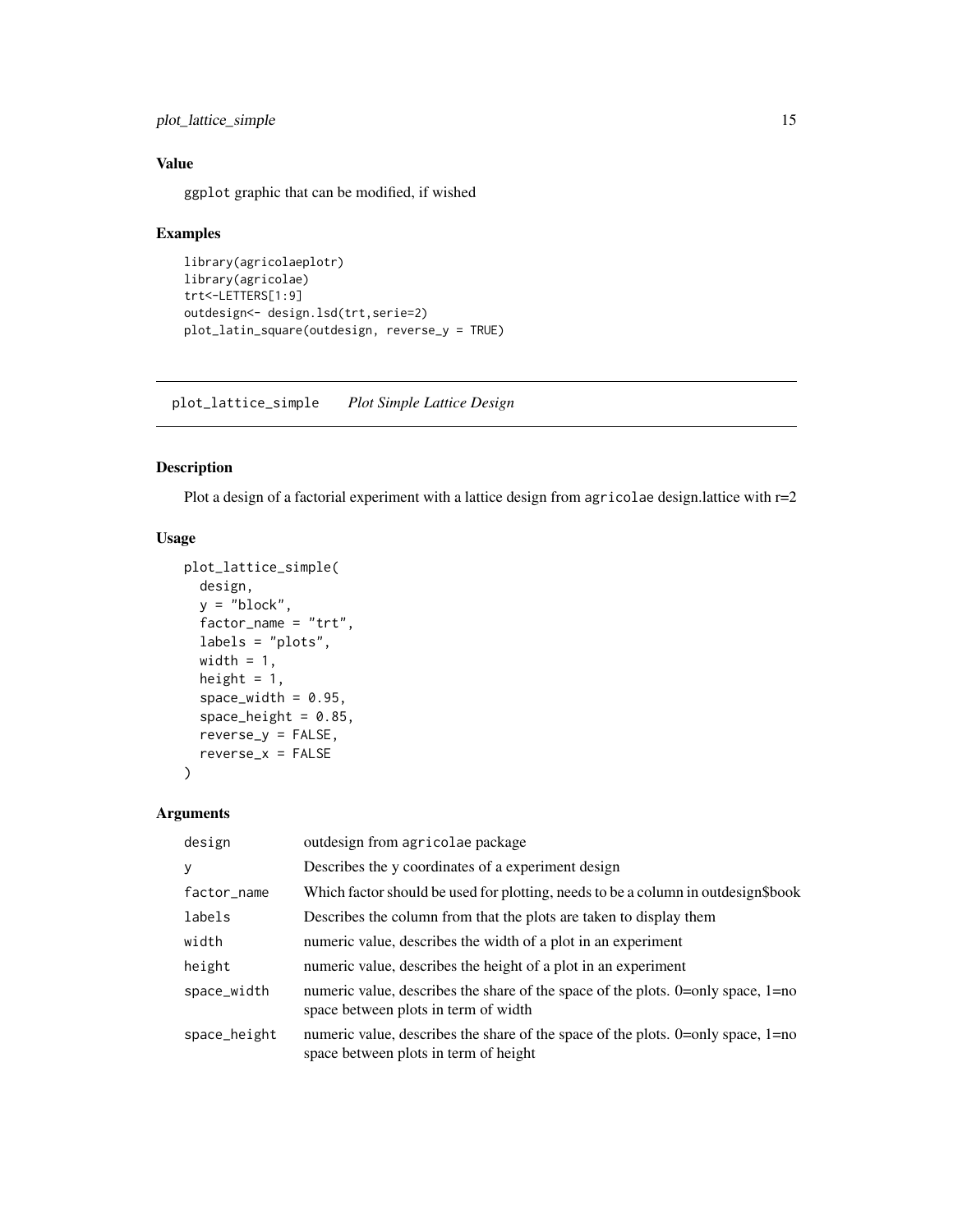<span id="page-15-0"></span>

| boolean, should the plots of the experiment be changed in reverse order in                                                 |
|----------------------------------------------------------------------------------------------------------------------------|
| Row direction? use reverse $v=TRUE$ to have same sketch as in agricolae. de-                                               |
| fault:reverse_y=FALSE                                                                                                      |
| boolean, should the plots of the experiment be changed in reverse order in col-<br>umn direction? default: reverse x=FALSE |
|                                                                                                                            |

ggplot graphic that can be modified, if wished

# Examples

```
library(agricolaeplotr)
library(agricolae)
trt<-1:100
outdesign<-design.lattice(trt,r=2,serie=3) # simple lattice design, 10x10
plot_lattice_simple(outdesign,width = 2, height = 1)
```
plot\_lattice\_triple *Plot Triple Lattice Design*

#### Description

Plot a design of a factorial experiment with a latin square design from agricolae design.lattice with r=3

#### Usage

```
plot_lattice_triple(
  design,
  y = "block",factor_name = "trt",
  labels = "plots",
 width = 1,
 height = 1,
  space\_width = 0.95,
  space\_height = 0.85,
  reverse_y = FALSE,
  reverse_x = FALSE
)
```

| design      | outdesign from agricolae package                                                  |
|-------------|-----------------------------------------------------------------------------------|
| v           | Describes the y coordinates of a experiment design                                |
| factor_name | Which factor should be used for plotting, needs to be a column in outdesign\$book |
| labels      | Describes the column from that the plots are taken to display them                |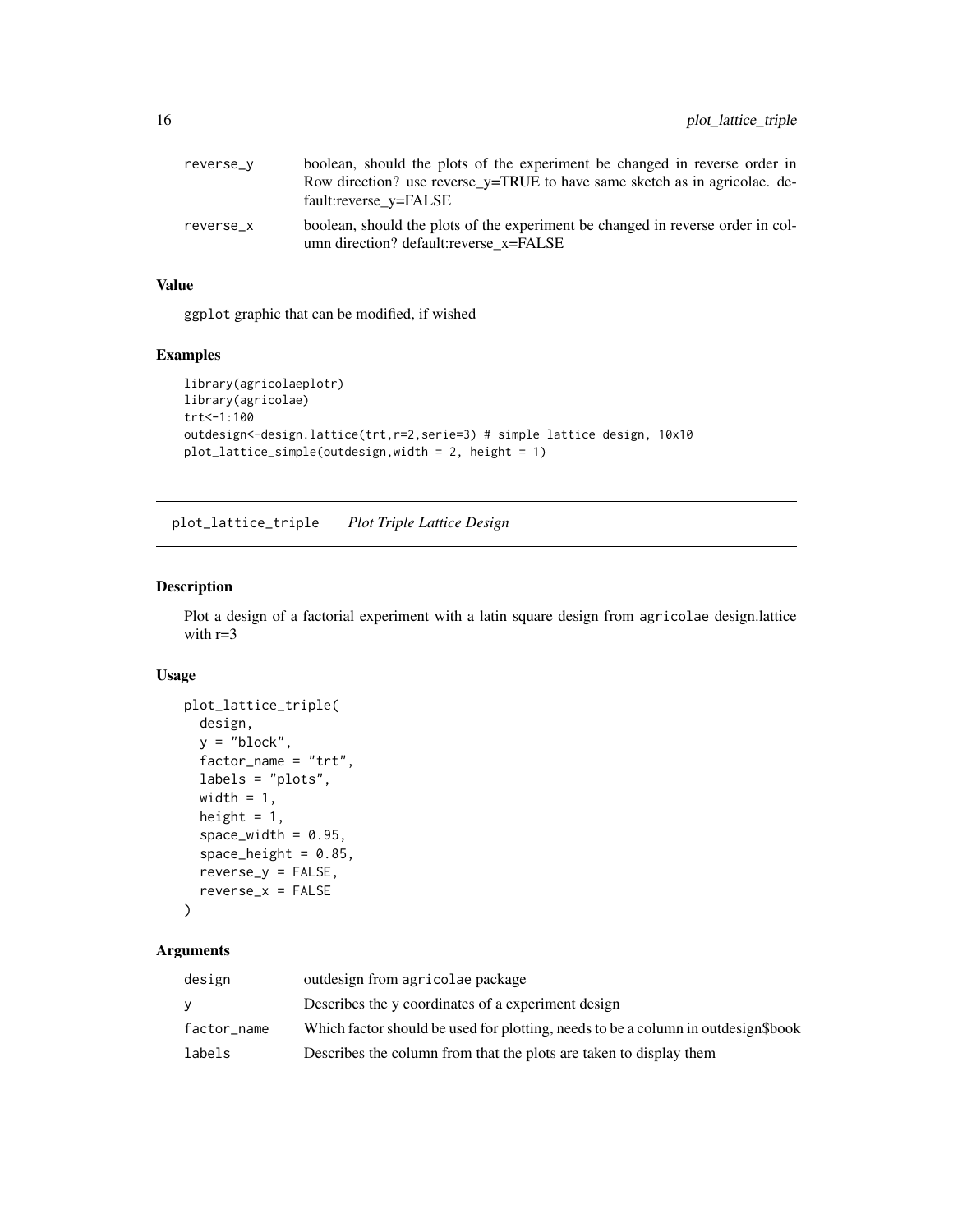<span id="page-16-0"></span>

| width        | numeric value, describes the width of a plot in an experiment                                                                                                                     |
|--------------|-----------------------------------------------------------------------------------------------------------------------------------------------------------------------------------|
| height       | numeric value, describes the height of a plot in an experiment                                                                                                                    |
| space_width  | numeric value, describes the share of the space of the plots. 0=only space, 1=no<br>space between plots in term of width                                                          |
| space_height | numeric value, describes the share of the space of the plots. 0=only space, 1=no<br>space between plots in term of height                                                         |
| reverse_v    | boolean, should the plots of the experiment be changed in reverse order in<br>Row direction? use reverse_y=TRUE to have same sketch as in agricolae. de-<br>fault:reverse_y=FALSE |
| reverse_x    | boolean, should the plots of the experiment be changed in reverse order in col-<br>umn direction? default:reverse_x=FALSE                                                         |

ggplot graphic that can be modified, if wished

# Examples

```
library(agricolaeplotr)
library(agricolae)
trt<-LETTERS[1:9]
outdesign<-design.lattice(trt,r=3,serie=2)
plot_lattice_triple(design=outdesign,reverse_x=TRUE)
```
plot\_rcdb *Plot randomized complete block designs*

# Description

Plot a design of an experiment with randomized complete block design (rcbd) design from agricolae design.rcbd

### Usage

```
plot_rcdb(
  design,
 y = "block",
  factor_name = "trt",
  labels = "plots",
  width = 1,
  height = 1,
  space\_width = 0.95,
  space\_height = 0.85,
  reverse_y = FALSE,
  reverse_x = FALSE\mathcal{E}
```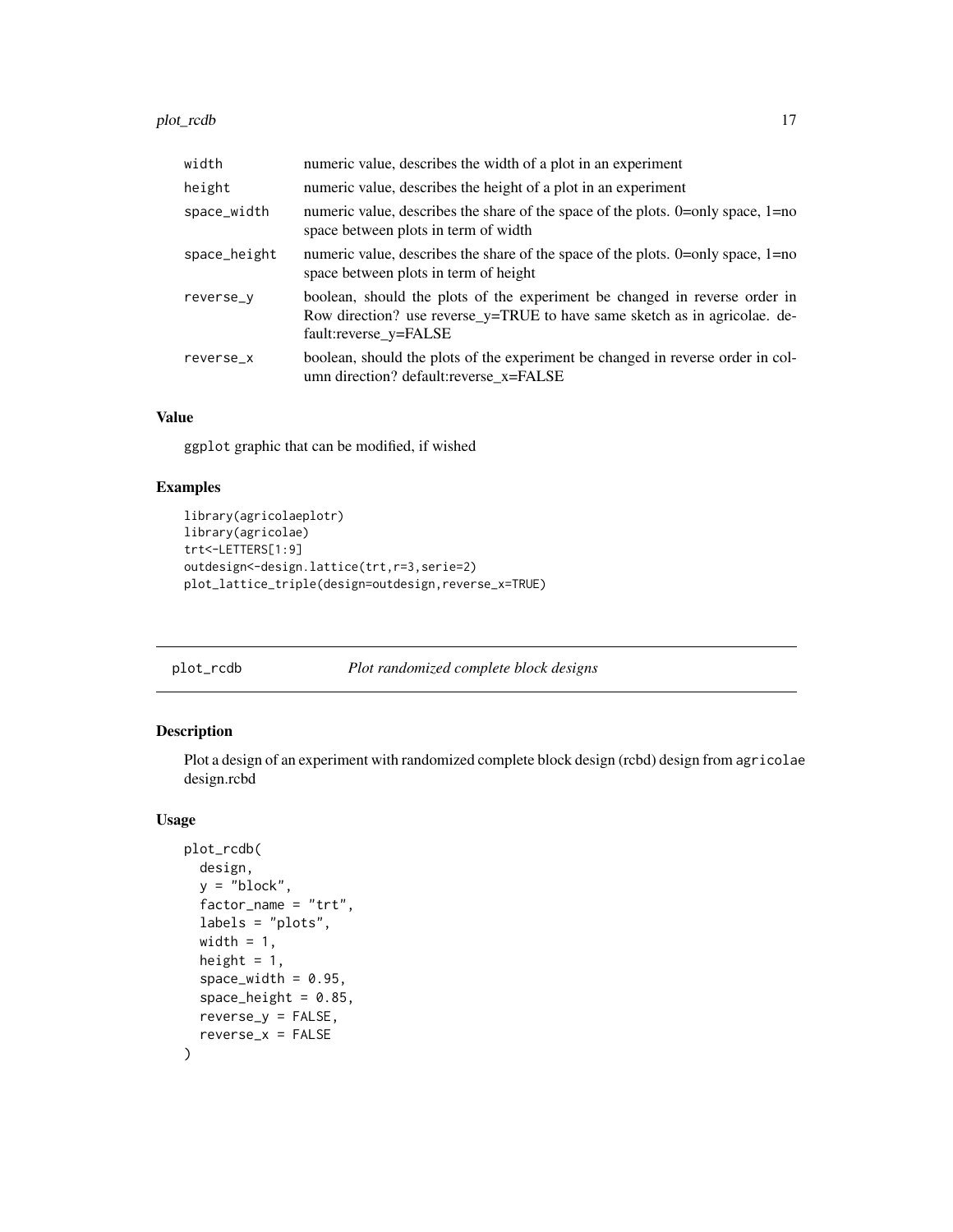# <span id="page-17-0"></span>Arguments

| design       | outdesign from agricolae package                                                                                                                                                  |
|--------------|-----------------------------------------------------------------------------------------------------------------------------------------------------------------------------------|
| У            | Describes the y coordinates of a experiment design                                                                                                                                |
| factor_name  | Which factor should be used for plotting, needs to be a column in outdesign\$book                                                                                                 |
| labels       | Describes the column from that the plots are taken to display them                                                                                                                |
| width        | numeric value, describes the width of a plot in an experiment                                                                                                                     |
| height       | numeric value, describes the height of a plot in an experiment                                                                                                                    |
| space_width  | numeric value, describes the share of the space of the plots. 0=only space, 1=no<br>space between plots in term of width                                                          |
| space_height | numeric value, describes the share of the space of the plots. 0=only space, 1=no<br>space between plots in term of height                                                         |
| reverse_y    | boolean, should the plots of the experiment be changed in reverse order in<br>Row direction? use reverse_y=TRUE to have same sketch as in agricolae. de-<br>fault:reverse_y=FALSE |
| reverse_x    | boolean, should the plots of the experiment be changed in reverse order in col-<br>umn direction? default:reverse_x=FALSE                                                         |

#### Value

ggplot graphic that can be modified, if wished

# Examples

```
library(agricolaeplotr)
library(agricolae)
# 5 treatments and 6 blocks
trt<-c('A','B','C','D','E')
outdesign <-design.rcbd(trt,6,serie=2,986,'Wichmann-Hill') # seed = 986
plot_rcdb(outdesign)
plot_rcdb(outdesign,reverse_y = TRUE,reverse_x = TRUE)
```
plot\_split\_crd *Plot Split Plot Designs (crd)*

# Description

Plot a design of a split plot experiment with a complete randomized design (crd) from design.split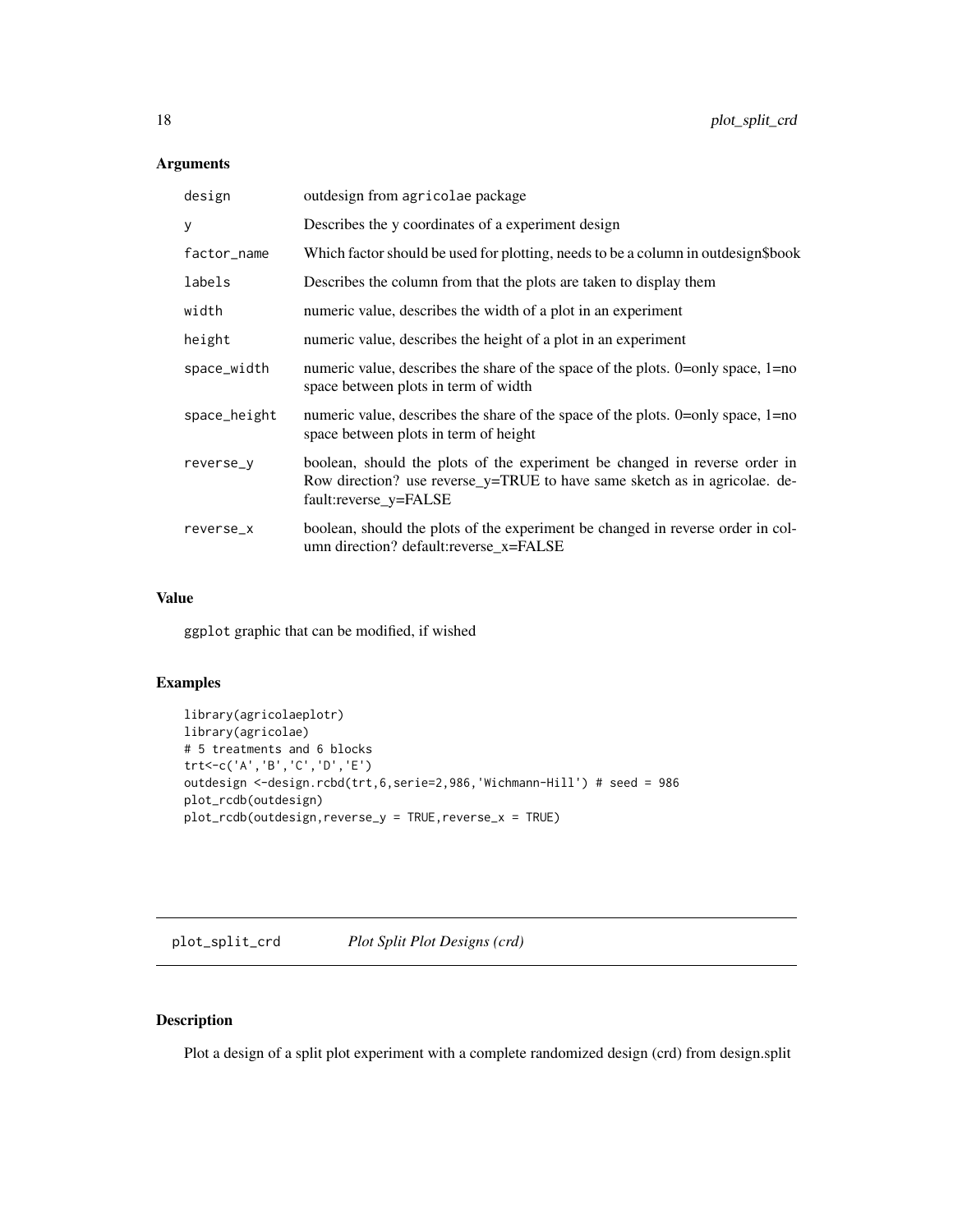# plot\_split\_crd 19

# Usage

```
plot_split_crd(
  design,
  nrows,
  ncols,
  factor_name_1 = "T1",factor_name_2 = "T2",labels = "plots",
  subplots = TRUE,
  width = 1,
  height = 1,
  space\_width = 0.95,
  space_height = 0.85,
  reverse_y = FALSE,
  reverse_x = FALSE
\mathcal{L}
```
# Arguments

| design        | outdesign from agricolae package                                                                                                                                                  |
|---------------|-----------------------------------------------------------------------------------------------------------------------------------------------------------------------------------|
| nrows         | Number of rows for the design                                                                                                                                                     |
| ncols         | Number of columns for the design                                                                                                                                                  |
| factor_name_1 | string Which factor should be used for plotting, needs to be a column in outde-<br>sign\$book                                                                                     |
| factor_name_2 | string Which factor should be used for plotting, needs to be a column in outde-<br>sign\$book                                                                                     |
| labels        | string Describes the column from that the plots are taken to display them                                                                                                         |
| subplots      | should the plot function return the subplots (default) or main plots?                                                                                                             |
| width         | numeric value, describes the width of a plot in an experiment                                                                                                                     |
| height        | numeric value, describes the height of a plot in an experiment                                                                                                                    |
| space_width   | numeric value, describes the share of the space of the plots. 0=only space, 1=no<br>space between plots in term of width                                                          |
| space_height  | numeric value, describes the share of the space of the plots. 0=only space, 1=no<br>space between plots in term of height                                                         |
| reverse_y     | boolean, should the plots of the experiment be changed in reverse order in<br>Row direction? use reverse_y=TRUE to have same sketch as in agricolae. de-<br>fault:reverse_y=FALSE |
| reverse_x     | boolean, should the plots of the experiment be changed in reverse order in col-<br>umn direction? default:reverse_x=FALSE                                                         |

#### Value

ggplot graphic that can be modified, if wished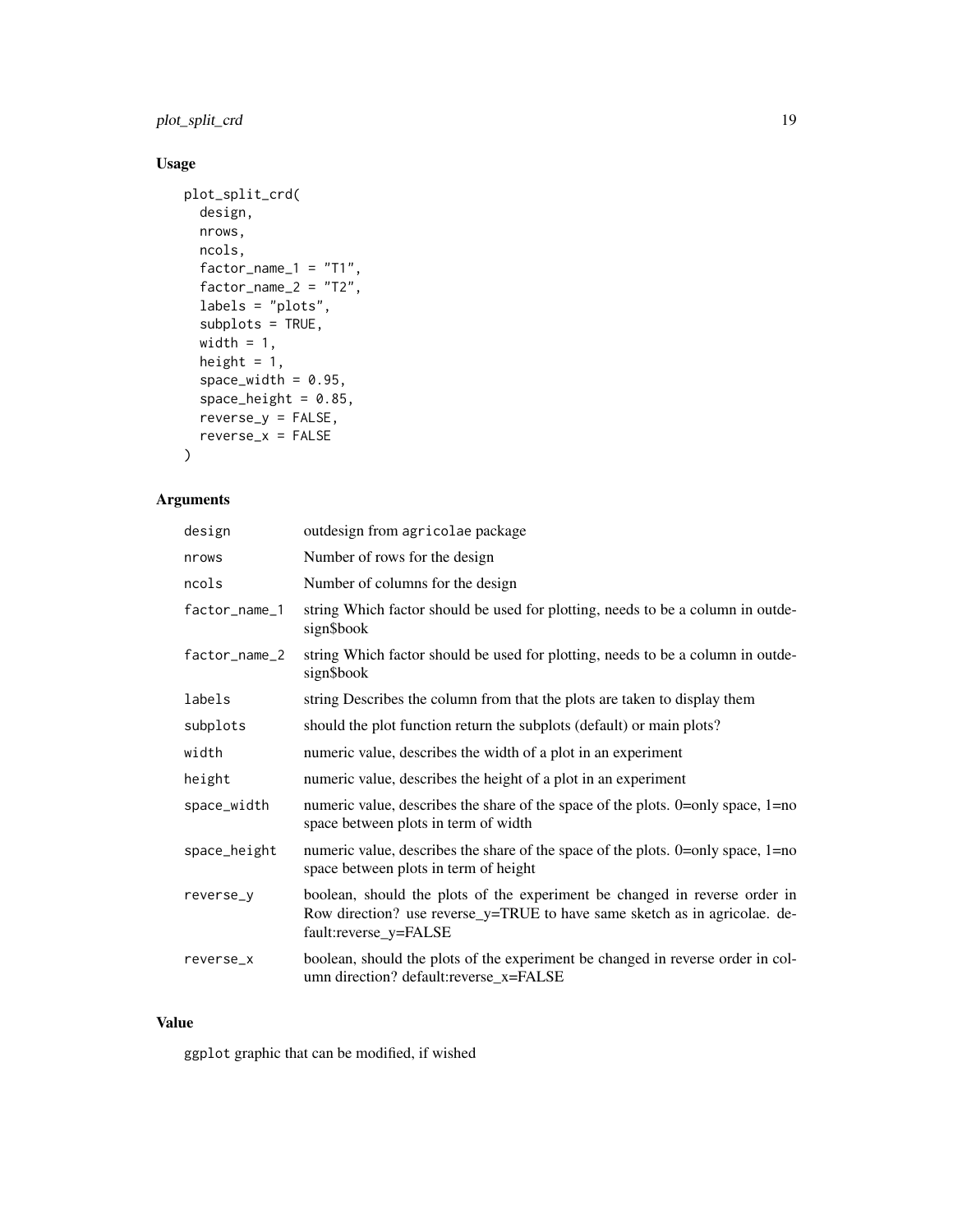# Examples

```
library(agricolaeplotr)
library(agricolae)
T1<-c('a','b','c','d','e','f','g')
T2<-c('v','w','x','y','zzz')
r < -4outdesign2 <- design.split(trt1=T1, trt2=T2, r=r,
serie = 2, seed = 0, kinds = 'Super-Duper',
randomization=TRUE,first=TRUE,design = 'crd')
plot_split_crd(outdesign2,ncols = 6,nrows=5)
outdesign2 <- design.split(trt1=T1, trt2=T2, r=r,
series = 2, seed = 0, kinds = 'Super-Duper',randomization=FALSE,first=TRUE,design = 'crd')
plot_split_crd(outdesign2,ncols = 6,nrows=5)
```
plot\_split\_lsd *Plot Split Plot Design lsd*

# Description

Plot a design of a split plot experiment with latin squared design (lsd) from design.split

#### Usage

```
plot_split_lsd(
  design,
  factor_name_1 = "T1",factor_name_2 = "T2",labels = "plots",
  subplots = TRUE,width = 1,
  height = 1,
  space\_width = 0.95,
  space\_height = 0.85,
  reverse_y = FALSE,
  reverse_x = FALSE
```
# )

| design        | outdesign from agricolae package                                                              |
|---------------|-----------------------------------------------------------------------------------------------|
| factor_name_1 | string Which factor should be used for plotting, needs to be a column in outde-<br>sign\$book |
| factor_name_2 | string Which factor should be used for plotting, needs to be a column in outde-<br>sign\$book |
| labels        | string Describes the column from that the plots are taken to display them                     |

<span id="page-19-0"></span>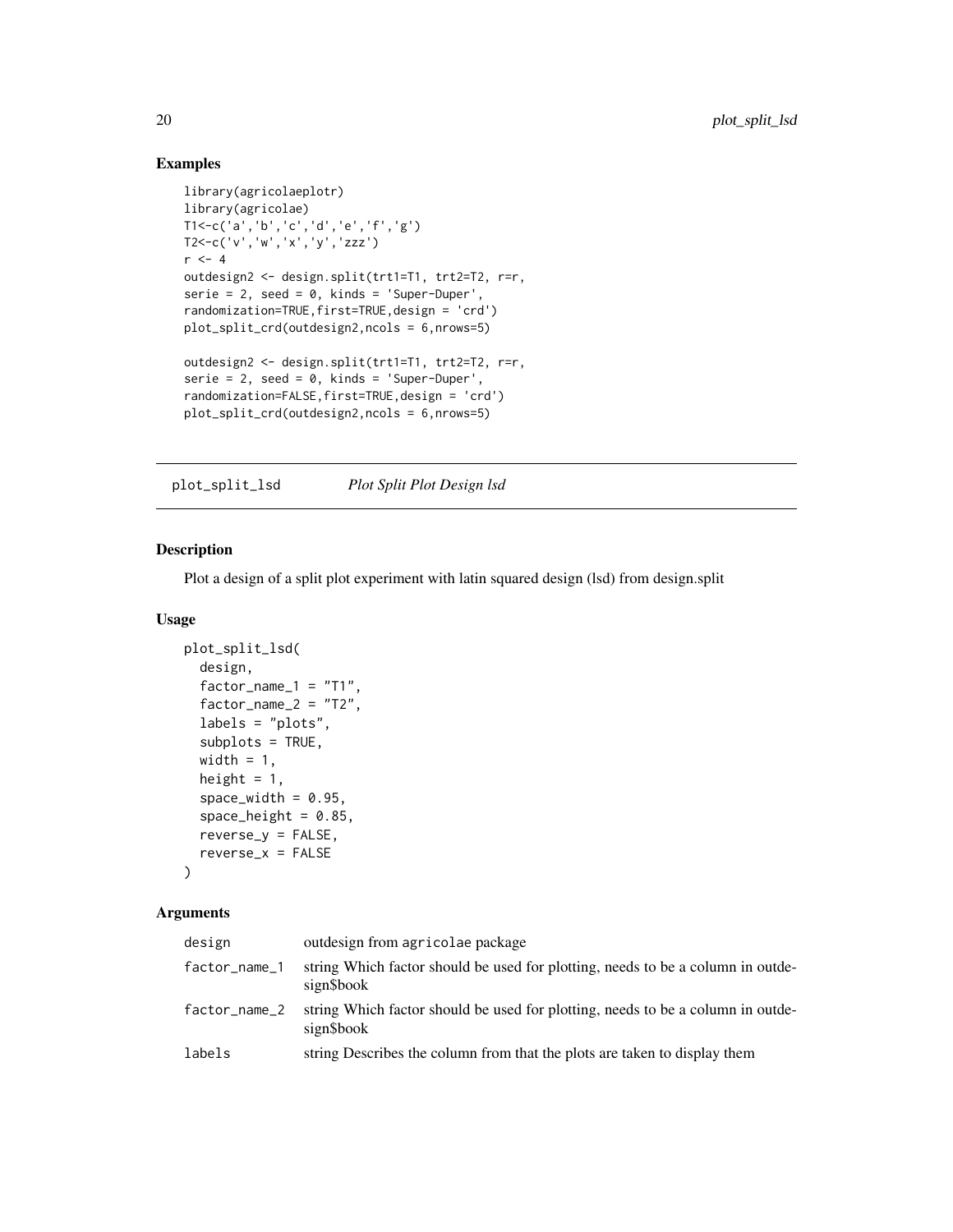<span id="page-20-0"></span>

| subplots     | should the plot function return the subplots (default) or main plots?                                                                                                             |
|--------------|-----------------------------------------------------------------------------------------------------------------------------------------------------------------------------------|
| width        | numeric value, describes the width of a plot in an experiment                                                                                                                     |
| height       | numeric value, describes the height of a plot in an experiment                                                                                                                    |
| space_width  | numeric value, describes the share of the space of the plots. 0=only space, 1=no<br>space between plots in term of width                                                          |
| space_height | numeric value, describes the share of the space of the plots. $0=$ only space, $1=$ no<br>space between plots in term of height                                                   |
| reverse_y    | boolean, should the plots of the experiment be changed in reverse order in<br>Row direction? use reverse_y=TRUE to have same sketch as in agricolae. de-<br>fault:reverse_y=FALSE |
| reverse_x    | boolean, should the plots of the experiment be changed in reverse order in col-<br>umn direction? default:reverse_x=FALSE                                                         |

ggplot graphic that can be modified, if wished

# Examples

```
library(agricolaeplotr)
library(agricolae)
T1<-c('a','b','c','d','e')
T2<-c('v','w','x','y')
outdesign2 <- design.split(trt1=T1, trt2=T2, r=r,serie = 2,
                           seed = 0, kinds = 'Super-Duper',
                           randomization=TRUE,first=TRUE,design = 'lsd')
plot_split_lsd(outdesign2,width = 4,height = 4)
```
plot\_split\_rcbd *Plot Split Plot Designs with rcbd*

# Description

Plot a design of a split plot experiment with randomized complete blocks design (rcbd) from design.split

#### Usage

```
plot_split_rcbd(
 design,
  y = "block",factor_name_1 = "T1",factor_name_2 = "T2",subplots = TRUE,
  labels = "plots",
 width = 1,
```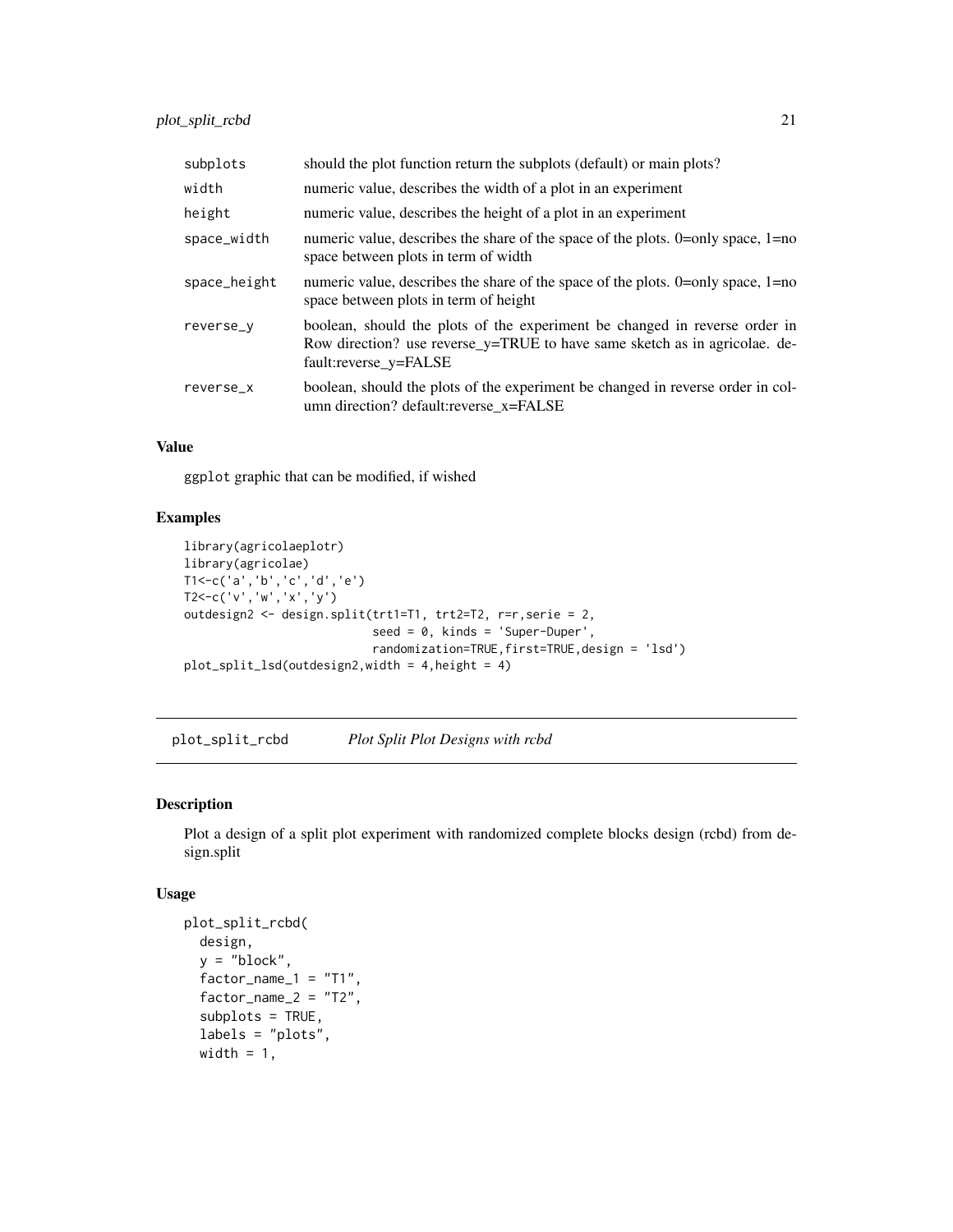```
height = 1,
  space\_width = 0.95,
  space\_height = 0.85,
  reverse_y = FALSE,
 reverse_x = FALSE
\mathcal{L}
```
#### Arguments

| design        | outdesign from agricolae package                                                                                                                                                  |
|---------------|-----------------------------------------------------------------------------------------------------------------------------------------------------------------------------------|
| y             | string defines the block                                                                                                                                                          |
| factor_name_1 | string Which factor should be used for plotting, needs to be a column in outde-<br>sign\$book                                                                                     |
| factor_name_2 | string Which factor should be used for plotting, needs to be a column in outde-<br>sign\$book                                                                                     |
| subplots      | should the plot function return the subplots (default) or main plots?                                                                                                             |
| labels        | string Describes the column from that the plots are taken to display them                                                                                                         |
| width         | numeric value, describes the width of a plot in an experiment                                                                                                                     |
| height        | numeric value, describes the height of a plot in an experiment                                                                                                                    |
| space_width   | numeric value, describes the share of the space of the plots. 0=only space, 1=no<br>space between plots in term of width                                                          |
| space_height  | numeric value, describes the share of the space of the plots. 0=only space, 1=no<br>space between plots in term of height                                                         |
| reverse_y     | boolean, should the plots of the experiment be changed in reverse order in<br>Row direction? use reverse_y=TRUE to have same sketch as in agricolae. de-<br>fault:reverse_y=FALSE |
| reverse_x     | boolean, should the plots of the experiment be changed in reverse order in col-<br>umn direction? default:reverse_x=FALSE                                                         |
|               |                                                                                                                                                                                   |

# Value

ggplot graphic that can be modified, if wished

```
library(agricolaeplotr)
library(agricolae)
T1<-c('a','b','c','d','e')
T2<-c('v','w','x','y','z','zz')
r = 3
outdesign2 <- design.split(trt1=T1, trt2=T2, r=r,serie = 2,
 seed = 0, kinds = 'Super-Duper',randomization=TRUE,
 first=TRUE,design = 'rcbd')
plot_split_rcbd(outdesign2,width = 1,height = 1)
plot_split_rcbd(outdesign2,width = 1,height = 1,reverse_y = TRUE)
plot_split_rcbd(outdesign2,width = 1,height = 1,reverse_x = TRUE,reverse_y = TRUE)
```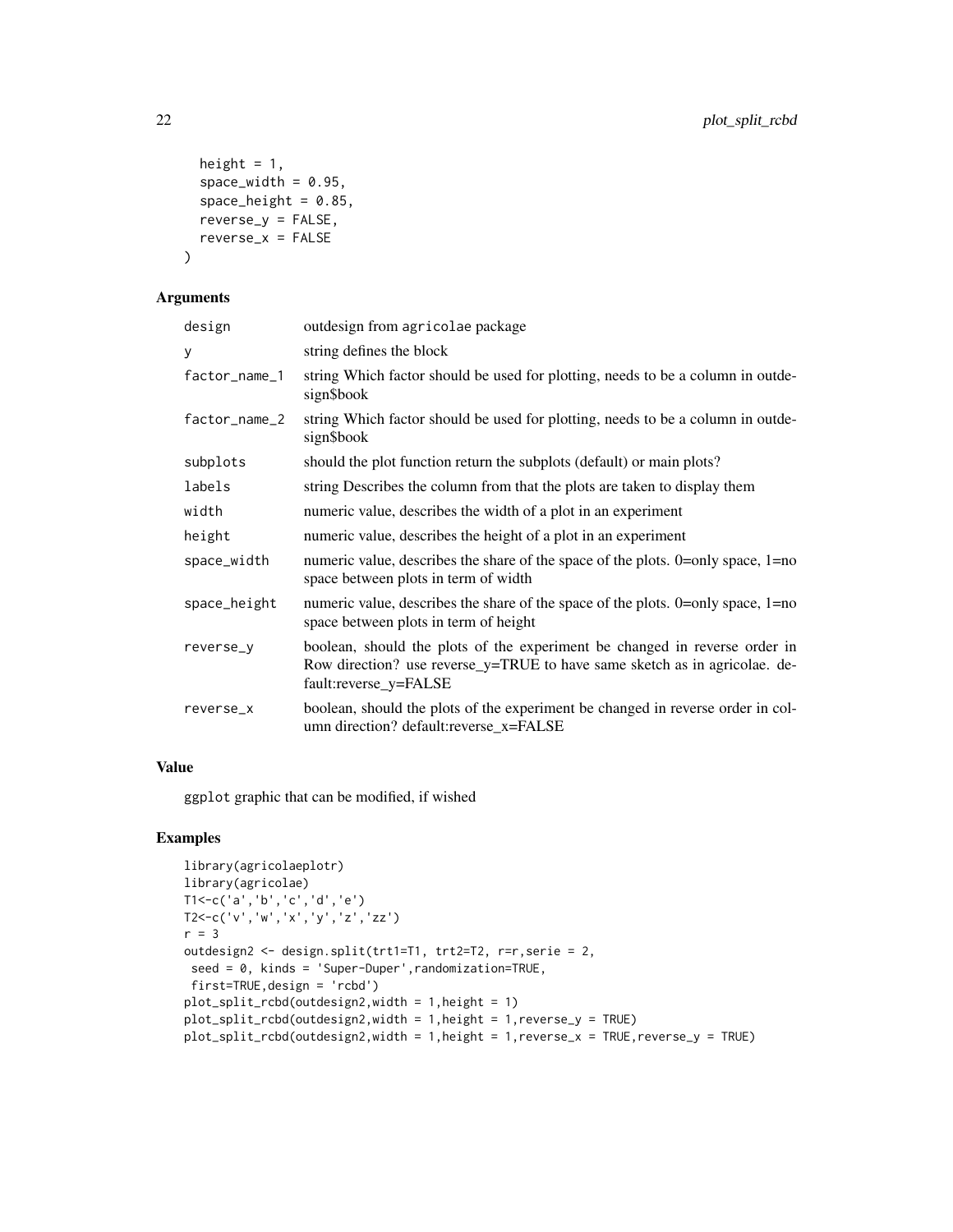<span id="page-22-0"></span>

# Description

Plot a design of an experiment with an Strip Plot design from agricolae design.strip

# Usage

```
plot_strip(
 design,
 x = "col",y = "row",factor_name_1 = "T1",factor_name_2 = "T2",labels = "plots",
 width = 1,
 height = 1,
 space_width = 0.95,
  space\_height = 0.85,
 reverse_y = FALSE,
 reverse_x = FALSE
)
```

| design        | outdesign from agricolae package                                                                                                                                                  |
|---------------|-----------------------------------------------------------------------------------------------------------------------------------------------------------------------------------|
| X             | Describes the x coordinates of a experiment design                                                                                                                                |
| У             | Describes the y coordinates of a experiment design                                                                                                                                |
| factor_name_1 | Which factor should be used for plotting, needs to be a column in outdesign\$book                                                                                                 |
| factor_name_2 | Which factor should be used for plotting, needs to be a column in outdesign\$book                                                                                                 |
| labels        | Describes the column from that the plots are taken to display them                                                                                                                |
| width         | numeric value, describes the width of a plot in an experiment                                                                                                                     |
| height        | numeric value, describes the height of a plot in an experiment                                                                                                                    |
| space_width   | numeric value, describes the share of the space of the plots. 0=only space, 1=no<br>space between plots in term of width                                                          |
| space_height  | numeric value, describes the share of the space of the plots. 0=only space, 1=no<br>space between plots in term of height                                                         |
| reverse_y     | boolean, should the plots of the experiment be changed in reverse order in<br>Row direction? use reverse_y=TRUE to have same sketch as in agricolae. de-<br>fault:reverse_y=FALSE |
| reverse_x     | boolean, should the plots of the experiment be changed in reverse order in col-<br>umn direction? default: reverse x=FALSE                                                        |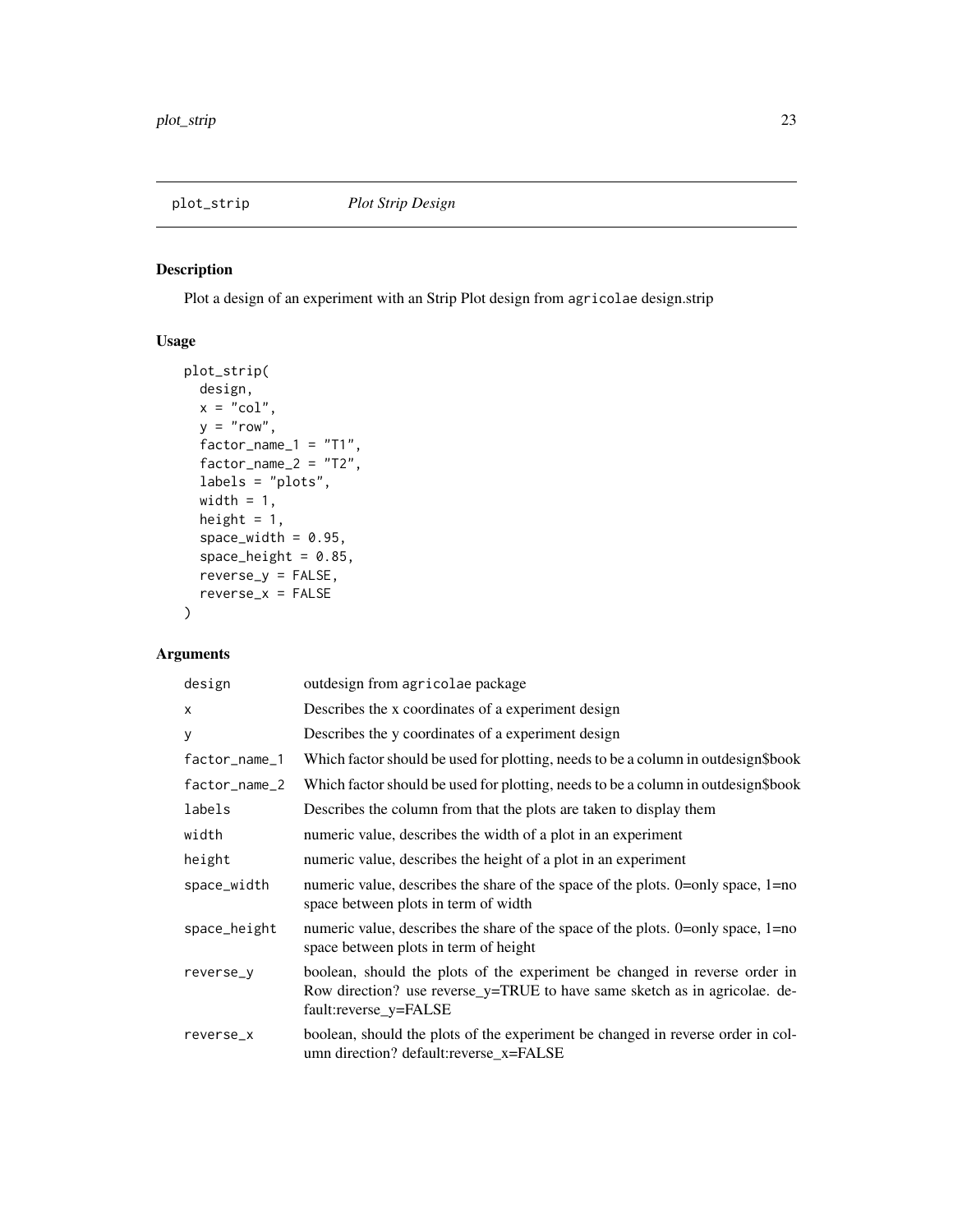ggplot graphic that can be modified, if wished

#### Examples

```
library(agricolaeplotr)
library(agricolae)
T1<-c('a','b','c','d')
T2<-c('v','w','x','y','z')
r = 3outdesign <- design.strip(trt1=T1, trt2=T2, r=r,serie = 2,
seed = 0, kinds = 'Super-Duper',randomization=TRUE)
plot_strip(outdesign,factor_name_1 = "T1",factor_name_2="T2")
plot_strip(outdesign,factor_name_1 = "T1",factor_name_2="T2",reverse_x = TRUE)
```
plot\_youden *Plot Youden Design*

# Description

Plot a Youden experiment design from agricolae design.youden

#### Usage

```
plot_youden(
  design,
  x = "col",y = "row",factor_name = "varieties",
  labels = "plots",
 width = 1,
 height = 1,
  space\_width = 0.95,
  space\_height = 0.85,
 reverse_y = FALSE,
  reverse_x = FALSE
)
```

| design      | outdesign from agricolae package                                                              |  |
|-------------|-----------------------------------------------------------------------------------------------|--|
| x           | Describes the x coordinates of a experiment design                                            |  |
| V           | Describes the y coordinates of a experiment design                                            |  |
| factor_name | string Which factor should be used for plotting, needs to be a column in outde-<br>sign\$book |  |
| labels      | string Describes the column from that the plots are taken to display them                     |  |

<span id="page-23-0"></span>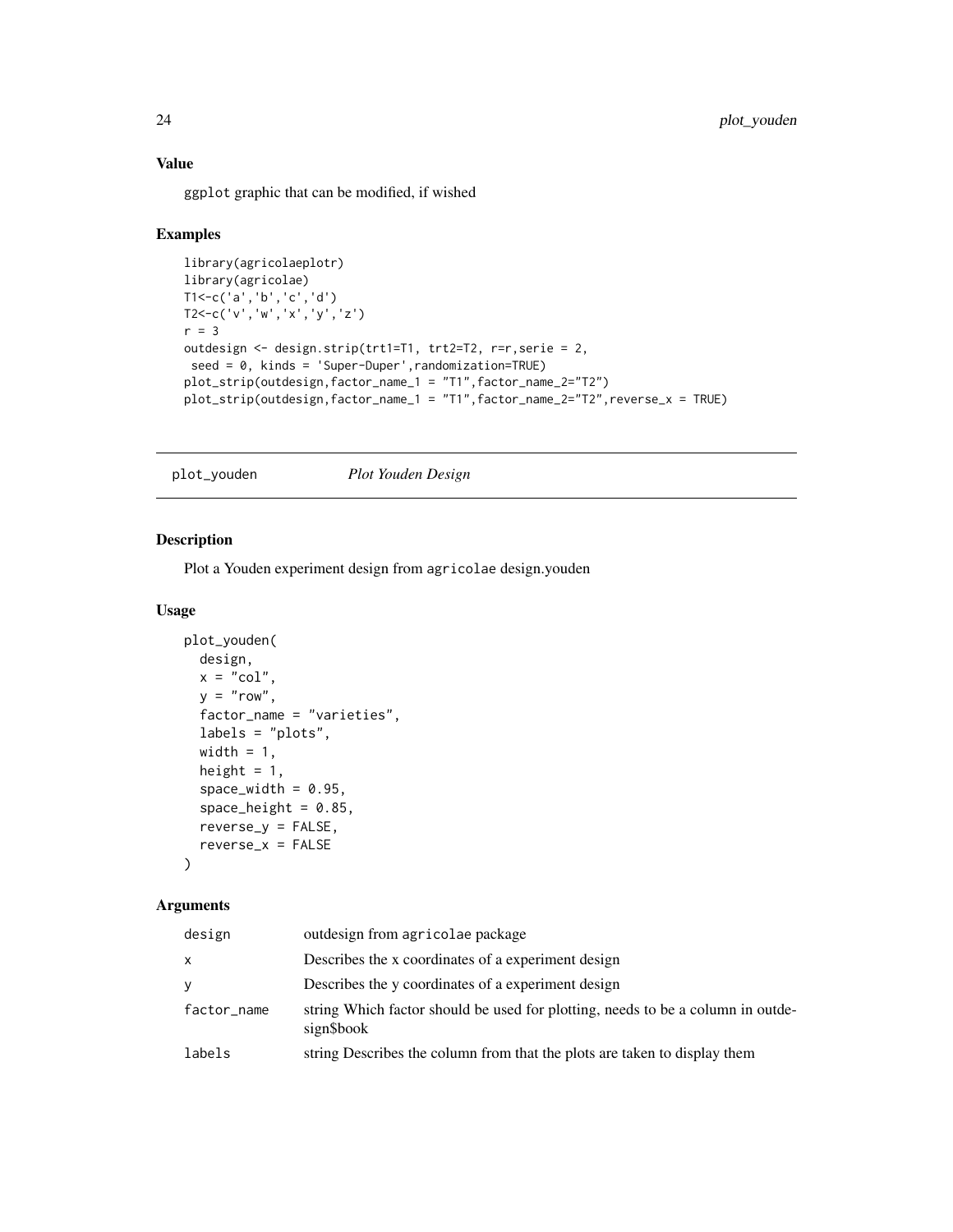<span id="page-24-0"></span>

| width        | numeric value, describes the width of a plot in an experiment                                                                                                                     |
|--------------|-----------------------------------------------------------------------------------------------------------------------------------------------------------------------------------|
| height       | numeric value, describes the height of a plot in an experiment                                                                                                                    |
| space_width  | numeric value, describes the share of the space of the plots. $0=$ only space, $1=$ no<br>space between plots in term of width                                                    |
| space_height | numeric value, describes the share of the space of the plots. 0=only space, 1=no<br>space between plots in term of height                                                         |
| reverse_v    | boolean, should the plots of the experiment be changed in reverse order in<br>Row direction? use reverse_y=TRUE to have same sketch as in agricolae. de-<br>fault:reverse_y=FALSE |
| reverse_x    | boolean, should the plots of the experiment be changed in reverse order in col-<br>umn direction? default:reverse_x=FALSE                                                         |

ggplot graphic that can be modified, if wished

# Examples

```
library(agricolaeplotr)
library(agricolae)
varieties<-c('perricholi','yungay','maria bonita','tomasa')
outdesign <-design.youden(varieties,r=2,serie=2,seed=23)
plot_youden(outdesign, labels = 'varieties')
```
test\_input\_height *Test if input for height is numeric*

# Description

Test if input is numeric for field height

#### Usage

```
test_input_height(x)
```
#### Arguments

x input to be tested

#### Value

error

```
library(agricolaeplotr)
test_input_height(5)
```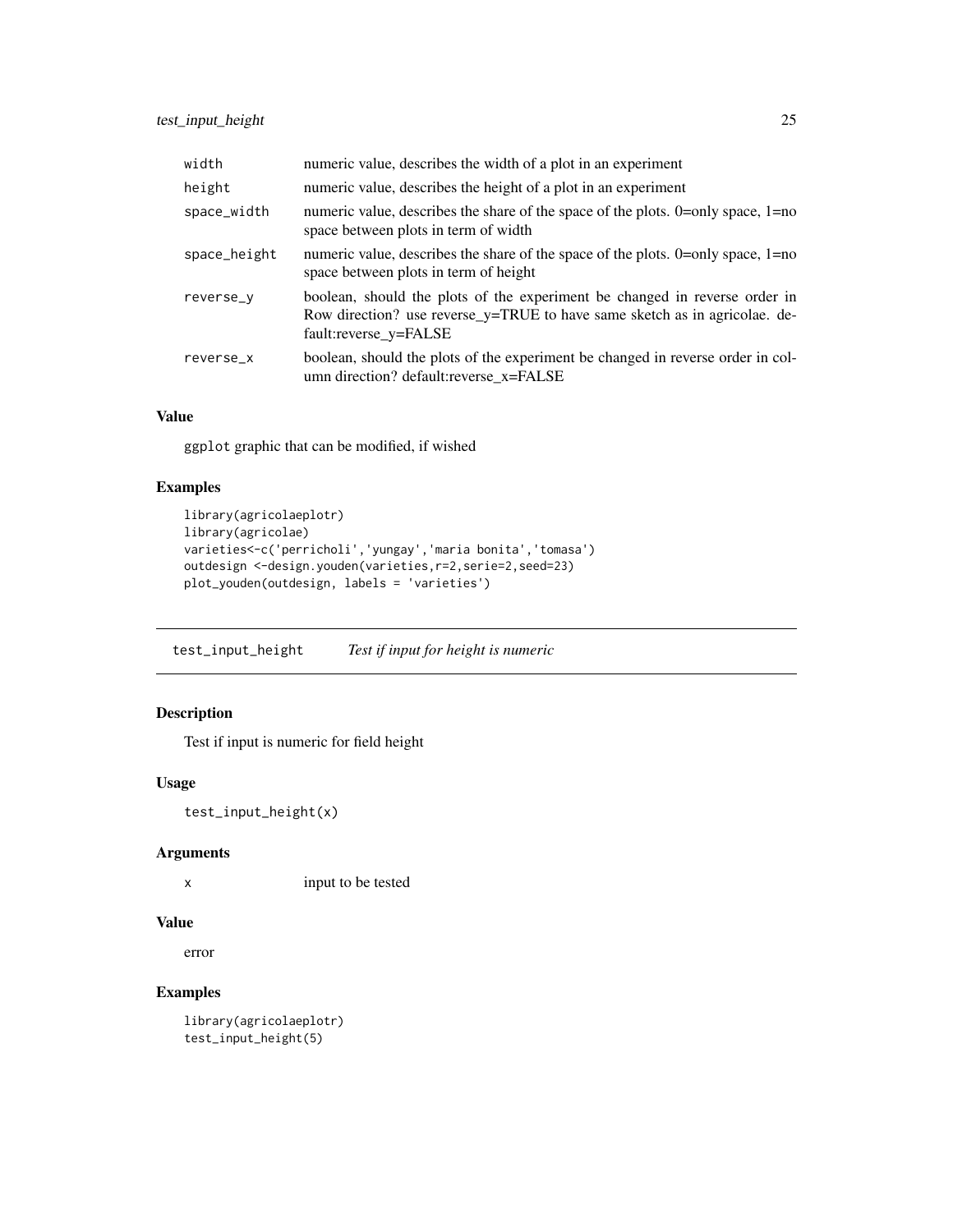<span id="page-25-0"></span>test\_input\_ncols *checks matrix column input*

#### Description

checks if input is suitable for matrix column indication

# Usage

```
test_input_ncols(x)
```
# Arguments

x input to be tested

#### Value

error

# Examples

```
library(agricolaeplotr)
test_input_ncols(9)
```
test\_input\_nrows *checks matrix rows input*

# Description

checks if input is suitable for matrix row indication

#### Usage

```
test_input_nrows(x)
```
#### Arguments

x input to be tested

#### Value

error

# Examples

library(agricolaeplotr) test\_input\_nrows(10)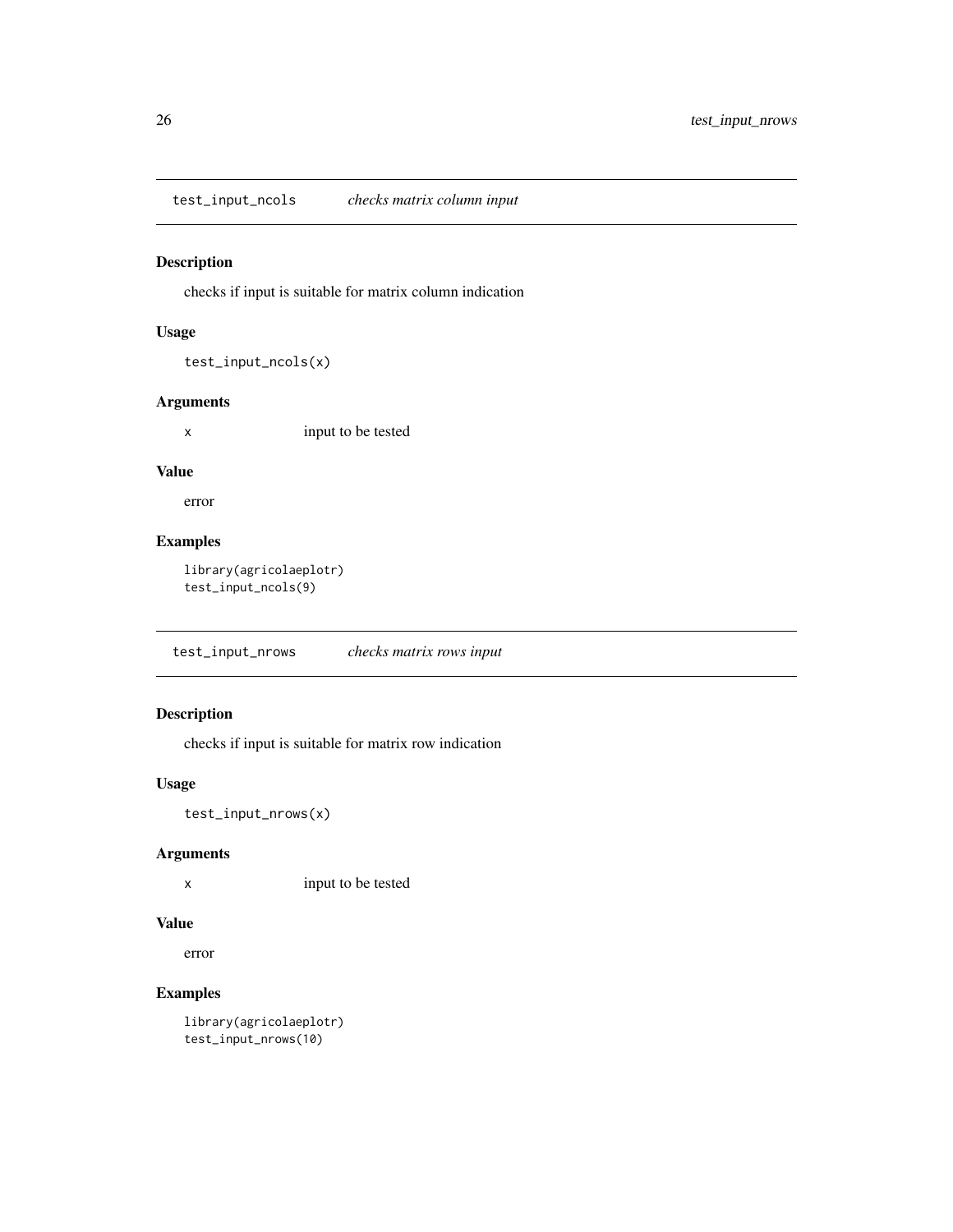<span id="page-26-0"></span>test\_input\_reverse\_x *Test if input is a logical*

# Description

Test if input is a logical

# Usage

test\_input\_reverse\_x(x)

# Arguments

x input to be tested

#### Value

error

# Examples

library(agricolaeplotr) test\_input\_reverse\_x(TRUE)

test\_input\_reverse\_y *Test if input is a logical*

# Description

Test if input is a logical

#### Usage

test\_input\_reverse\_y(x)

#### Arguments

x input to be tested

#### Value

error

# Examples

library(agricolaeplotr) test\_input\_reverse\_y(TRUE)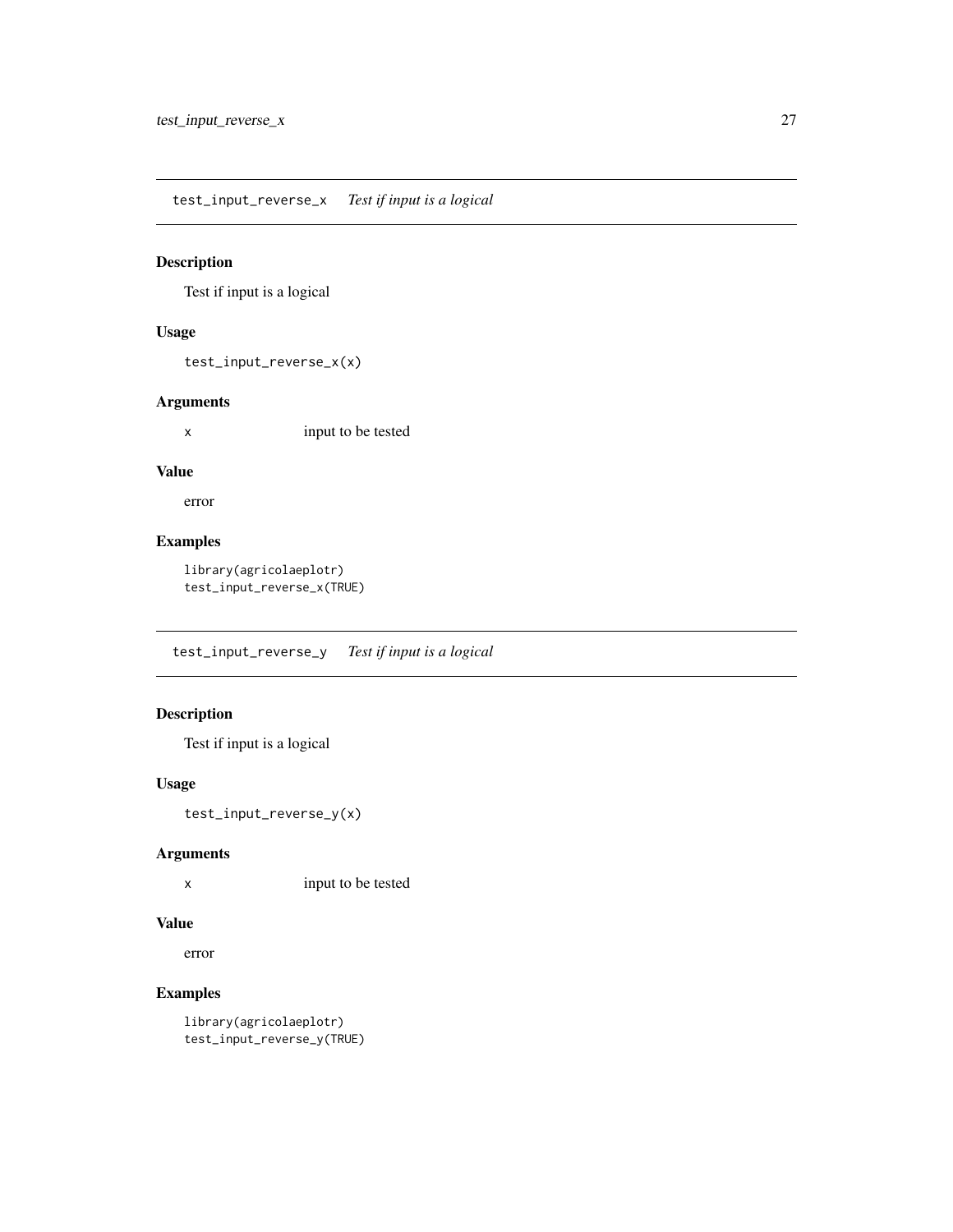<span id="page-27-0"></span>test\_input\_width *Test if input for width is numeric*

# Description

Test if input is numeric for field width

# Usage

test\_input\_width(x)

# Arguments

x input to be tested

# Value

error

# Examples

library(agricolaeplotr) test\_input\_width(3)

test\_names\_design *Test of experimental design*

# Description

Test if the outdesign file contains book and parameter list

# Usage

test\_names\_design(design)

# Arguments

design design from agricolae package

#### Value

error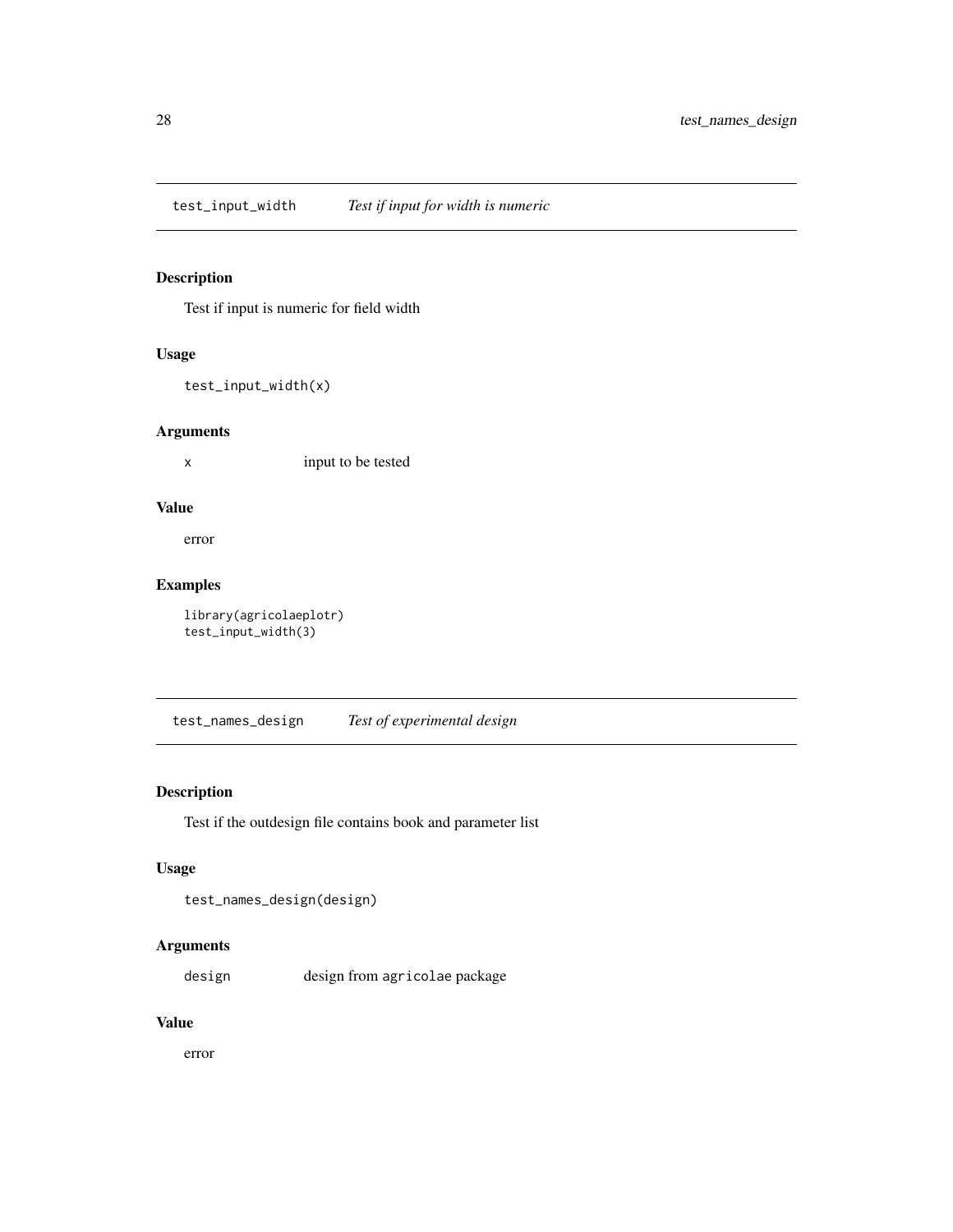# <span id="page-28-0"></span>test\_name\_in\_column 29

# Examples

```
library(agricolaeplotr)
library(agricolae)
trt<-c(2,4)k=6
outdesign<-design.ab(trt, r=k, serie=3,design='rcbd')
test_names_design(outdesign)
```
test\_name\_in\_column *Test if input column names*

# Description

Test if input is in column names of a table

#### Usage

test\_name\_in\_column(x, design)

# Arguments

|        | string input                  |
|--------|-------------------------------|
| design | design from agricolae package |

#### Value

error

```
library(agricolaeplotr)
library(agricolae)
trt<-c(2,4)k=6outdesign<-design.ab(trt, r=k, serie=3,design='rcbd')
test_name_in_column('B',outdesign)
```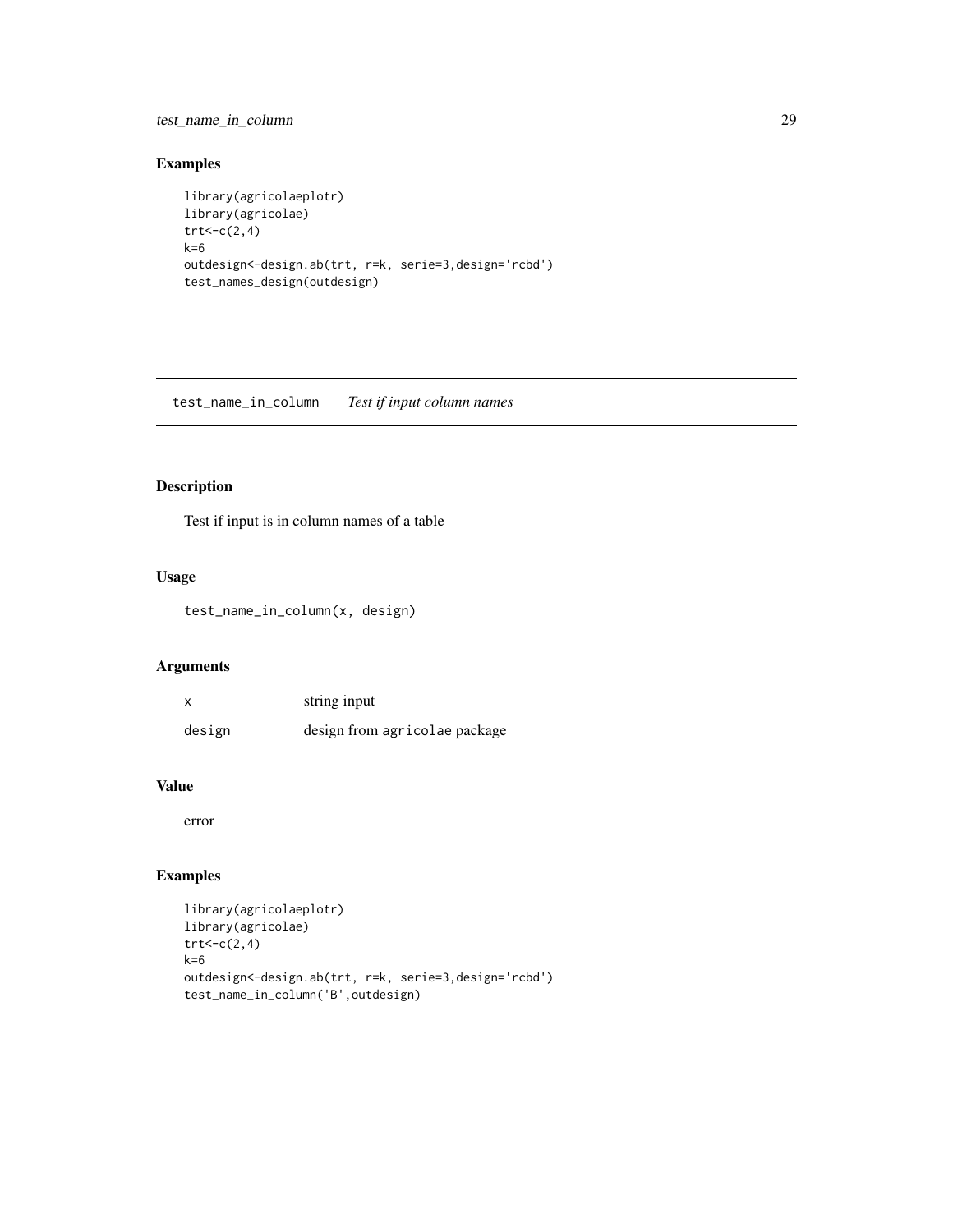<span id="page-29-0"></span>

# Description

Test if input is a string

#### Usage

test\_string(x)

# Arguments

x input to be tested

# Value

error

# Examples

```
library(agricolaeplotr)
test_string('smallstring')
```
theme\_poster *ggplot2 theme for poster presentation*

# Description

This theme is designed to increase font size to ensure readability on poster presentations

# Usage

```
theme_poster()
```
# Value

ggplot2 theme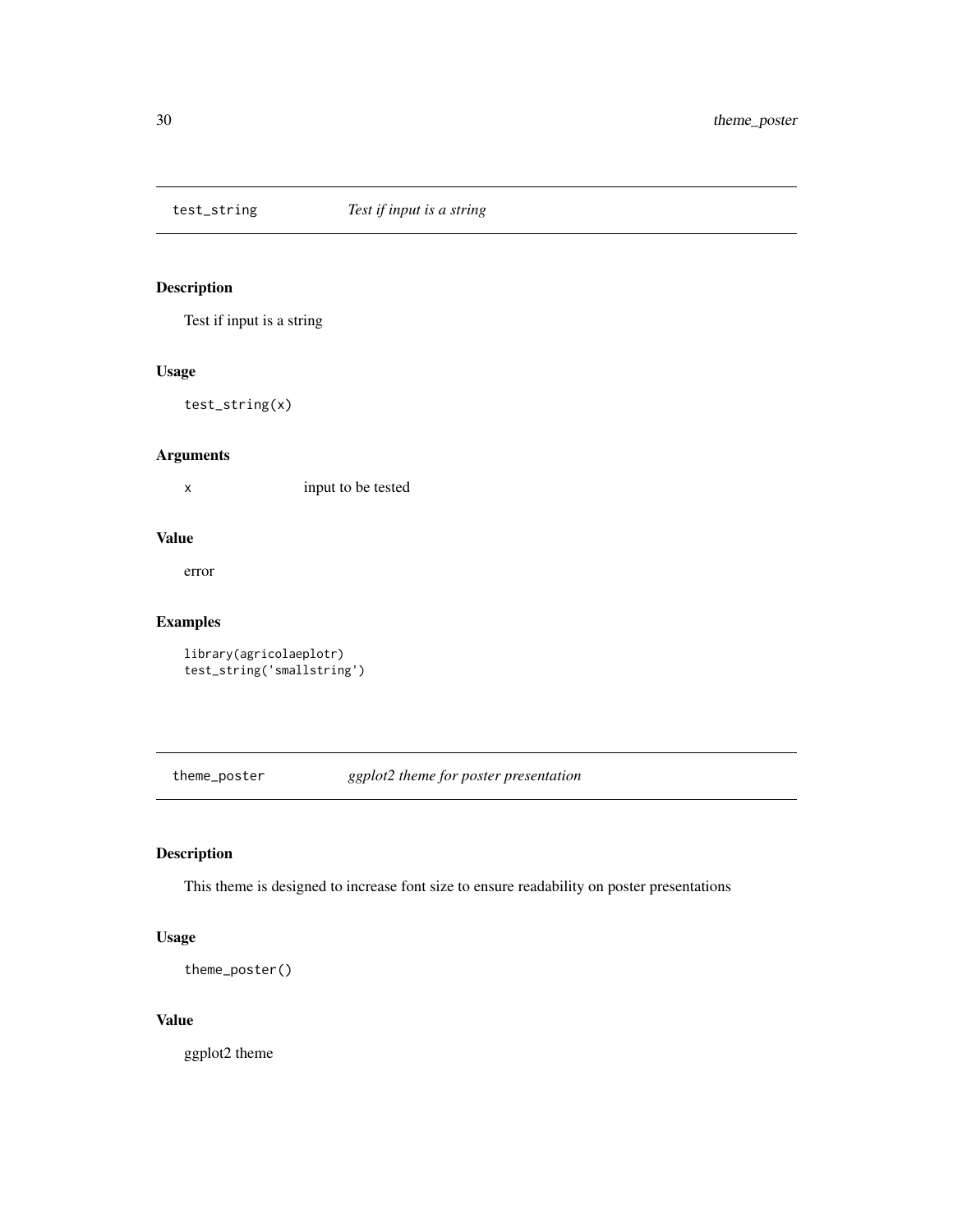# <span id="page-30-0"></span>theme\_pres 31

# Examples

```
library(agricolaeplotr)
library(agricolae)
T1<-c('a','b','c','d','e','f','g')
T2<-c('v','w','x','y','z')
r < -4outdesign2 <- design.split(trt1=T1, trt2=T2, r=r,
serie = 2, seed = 0, kinds = 'Super-Duper',
randomization=FALSE,first=TRUE,design = 'crd')
plot_split_crd(outdesign2,ncols = 6,nrows=5)+
theme_poster()
```
theme\_pres *ggplot2 theme for outdoor presentation*

### Description

This theme is designed to increase font size to ensure readability on outdoor used devices

#### Usage

theme\_pres()

#### Value

ggplot2 theme

```
library(agricolaeplotr)
library(agricolae)
T1<-c('a','b','c','d','e','f','g')
T2<-c('v','w','x','y','z')
r <- 4
outdesign2 <- design.split(trt1=T1, trt2=T2, r=r,
serie = 2, seed = 0, kinds = 'Super-Duper',
randomization=FALSE,first=TRUE,design = 'crd')
plot_split_crd(outdesign2,ncols = 6,nrows=5)+
theme_pres()
```